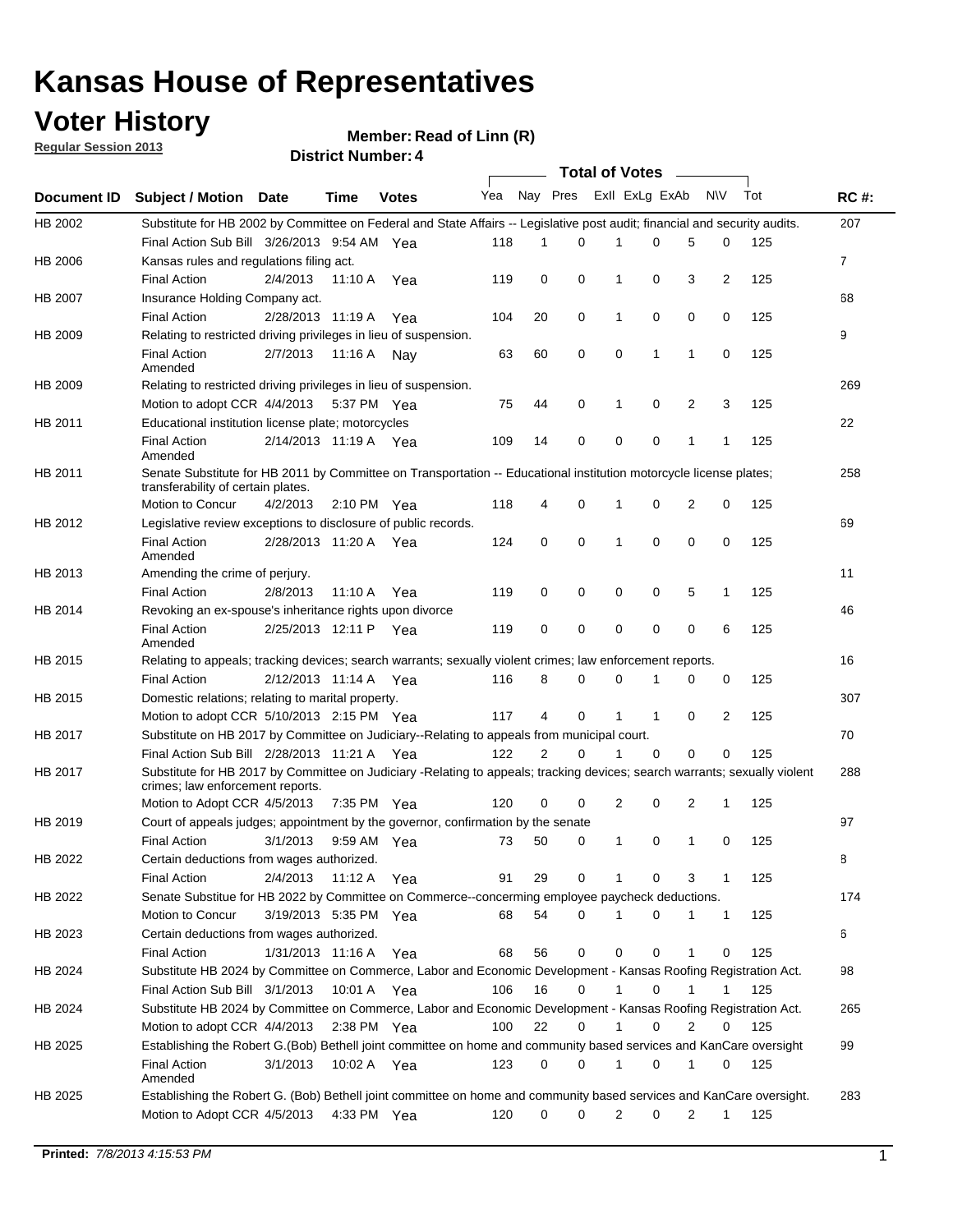### **Voter History**

**Member: Read of Linn (R)** 

**Regular Session 2013**

|                |                                                                                                                                                                                                                                                        |                       |             |              |     |    | <b>Total of Votes</b>   |             |   |                |           |     |             |
|----------------|--------------------------------------------------------------------------------------------------------------------------------------------------------------------------------------------------------------------------------------------------------|-----------------------|-------------|--------------|-----|----|-------------------------|-------------|---|----------------|-----------|-----|-------------|
| Document ID    | <b>Subject / Motion</b>                                                                                                                                                                                                                                | Date                  | Time        | <b>Votes</b> | Yea |    | Nay Pres Exll ExLg ExAb |             |   |                | <b>NV</b> | Tot | <b>RC#:</b> |
| HB 2028        | Providing for venue in Shawnee County District Court in certain forfeiture proceedings                                                                                                                                                                 |                       |             |              |     |    |                         |             |   |                |           |     | 12          |
|                | <b>Final Action</b><br>Amended                                                                                                                                                                                                                         | 2/8/2013              | 11:12 A Yea |              | 119 | 1  | $\Omega$                | $\mathbf 0$ | 0 | 5              | 0         | 125 |             |
| HB 2028        | Providing for venue in Shawnee County District Court in certain forfeiture proceedings                                                                                                                                                                 |                       |             |              |     |    |                         |             |   |                |           |     | 199         |
|                | Motion to Concur                                                                                                                                                                                                                                       | 3/25/2013 9:36 AM Yea |             |              | 120 | 0  | 0                       | 2           | 0 | 2              | 1         | 125 |             |
| HB 2030        | Creating wounded warrior deer hunting permits for injured combat veterans.                                                                                                                                                                             |                       |             |              |     |    |                         |             |   |                |           |     | 25          |
|                | <b>Final Action</b><br>Amended                                                                                                                                                                                                                         | 2/15/2013 11:16 A     |             | Yea          | 115 | 0  | 0                       | 2           | 2 | 3              | 3         | 125 |             |
| HB 2033        | Concerning the regulation of knives                                                                                                                                                                                                                    |                       |             |              |     |    |                         |             |   |                |           |     | 143         |
|                | <b>Final Action</b>                                                                                                                                                                                                                                    | 3/7/2013              | 12:12 P     | Yea          | 93  | 28 | 0                       | 1           | 0 | 3              | 0         | 125 |             |
| HB 2033        | Concerning the regulation of knives.                                                                                                                                                                                                                   |                       |             |              |     |    |                         |             |   |                |           |     | 270         |
|                | Motion to adopt CCR 4/4/2013                                                                                                                                                                                                                           |                       | 5:43 PM Yea |              | 95  | 26 | 0                       |             | 0 | 3              | 0         | 125 |             |
| HB 2034        | Human trafficking; crimes of commercial sexual exploitation of a child, selling sexual relations, promoting the sale of sexual<br>relations and buying sexual relations; children in need of care; staff secure faciliies.                             |                       |             |              |     |    |                         |             |   |                |           |     | 17          |
|                | <b>Final Action</b><br>Amended                                                                                                                                                                                                                         | 2/12/2013 11:16 A Yea |             |              | 124 | 0  | 0                       | 0           | 1 | 0              | 0         | 125 |             |
| HB 2034        | S Sub for HB 2034 by Committee on Judiciary - Human trafficking; crimes of commercial sexual exploitation of a child, selling<br>sexual relations, promoting the sale of sexual relations and buying sexual relations; children in need of care; staff |                       |             |              |     |    |                         |             |   |                |           |     | 282         |
|                | Motion to Adopt CCR 4/5/2013 4:18 PM Yea                                                                                                                                                                                                               |                       |             |              | 120 | 0  | 0                       | 2           | 0 | $\overline{2}$ | 1         | 125 |             |
| HB 2035        | Cities; experience requirements for plumbers, electricians and certain mechanical contractors.                                                                                                                                                         |                       |             |              |     |    |                         |             |   |                |           |     | 29          |
|                | <b>Final Action</b>                                                                                                                                                                                                                                    | 2/18/2013 11:16 A     |             | Yea          | 117 | 2  | 0                       | 2           | 0 | 4              | 0         | 125 |             |
| HB 2037        | Public property; religious displays; other displays.                                                                                                                                                                                                   |                       |             |              |     |    |                         |             |   |                |           |     | 176         |
|                | <b>Final Action</b>                                                                                                                                                                                                                                    | 3/20/2013 10:27 A Yea |             |              | 120 | 3  | 0                       | 1           | 0 | 1              | 0         | 125 |             |
| HB 2041        | Criminal history record information; definition; municipal court reporting; district court reporting.                                                                                                                                                  |                       |             |              |     |    |                         |             |   |                |           |     | 19          |
|                | <b>Final Action</b>                                                                                                                                                                                                                                    | 2/13/2013 11:23 A     |             | Yea          | 119 | 3  | 0                       | 0           | 0 | 3              | 0         | 125 |             |
| HB 2042        | Appraisal of property for taxation purposes; appeals; changes.                                                                                                                                                                                         |                       |             |              |     |    |                         |             |   |                |           |     | 158         |
|                | <b>Final Action</b><br>Amended                                                                                                                                                                                                                         | 3/18/2013 11:19 A     |             | Yea          | 109 | 12 | 0                       | 2           | 0 | 2              | 0         | 125 |             |
| HB 2043        | Aggravated battery; driving under the influence.                                                                                                                                                                                                       |                       |             |              |     |    |                         |             |   |                |           |     | 100         |
|                | <b>Final Action</b><br>Amended                                                                                                                                                                                                                         | 3/1/2013              | 10:03 A Yea |              | 123 | 0  | 0                       | 1           | 0 | 1              | 0         | 125 |             |
| HB 2043        | Senate Substitute for HB 2043 by Committee on Judiciary - Attorney general; duties and responsibilities; notice of intent to<br>seek the death penalty.                                                                                                |                       |             |              |     |    |                         |             |   |                |           |     | 271         |
|                | Motion to adopt CCR 4/4/2013                                                                                                                                                                                                                           |                       | 5:48 PM Yea |              | 121 | 0  | 0                       |             | 0 | 3              | 0         | 125 |             |
| <b>HB 2044</b> | Increasing the penalty for a person who distributes a controlled substance that causes great bodily harm or death.                                                                                                                                     |                       |             |              |     |    |                         |             |   |                |           |     | 101         |
|                | <b>Final Action</b><br>Amended                                                                                                                                                                                                                         | 3/1/2013              | 10:05 A     | Yea          | 112 | 11 | $\Omega$                | 1           | 0 | 1              | 0         | 125 |             |
| HB 2047        | Requiring certain municipalities to vote to increase property tax revenues over previous year when such increase exceeds<br>inflation; publication.                                                                                                    |                       |             |              |     |    |                         |             |   |                |           |     | 186         |
|                | <b>Final Action</b><br>Amended                                                                                                                                                                                                                         | 3/21/2013 11:29 A Yea |             |              | 68  | 53 | 0                       |             | 0 | 3              | 0         | 125 |             |
| HB 2049        | Kansas department of agriculture; increasing certain fees and eliminating sunsets on various program fees.                                                                                                                                             |                       |             |              |     |    |                         |             |   |                |           |     | 59          |
|                | <b>Final Action</b><br>Amended                                                                                                                                                                                                                         | 2/27/2013 12:23 P Yea |             |              | 77  | 46 | 0                       |             | 0 | 1              | 0         | 125 |             |
| HB 2049        | Kansas department of agriculture; increasing certain fees; concerning sunsets on various program fees.                                                                                                                                                 |                       |             |              |     |    |                         |             |   |                |           |     | 324         |
|                | Motion to adopt CCR 6/2/2013                                                                                                                                                                                                                           |                       | 12:28 A     | Yea          | 45  | 64 | 0                       | 1           | 0 | 6              | 9         | 125 |             |
| HB 2050        | Agriculture; agricultural chemical registration; pesticide business liablity insurance; repeal of the Kansas agricultural liming<br>materials act.                                                                                                     |                       |             |              |     |    |                         |             |   |                |           |     | 60          |
|                | <b>Final Action</b><br>Amended                                                                                                                                                                                                                         | 2/27/2013 12:25 P     |             | Yea          | 103 | 20 | 0                       | 1           | 0 | 1              | 0         | 125 |             |
| HB 2051        | Substitute for HB 2051 by Committee on Agriculture and Natural Resources--Amending provisions relating to dams,<br>obstructions, sstreams and water flex accounts and transfer permits.                                                                |                       |             |              |     |    |                         |             |   |                |           |     | 50          |
|                | Final Action Sub Bill 2/26/2013 2:12 PM Yea                                                                                                                                                                                                            |                       |             |              | 117 | 2  | 0                       | 0           | 0 | 0              | 6         | 125 |             |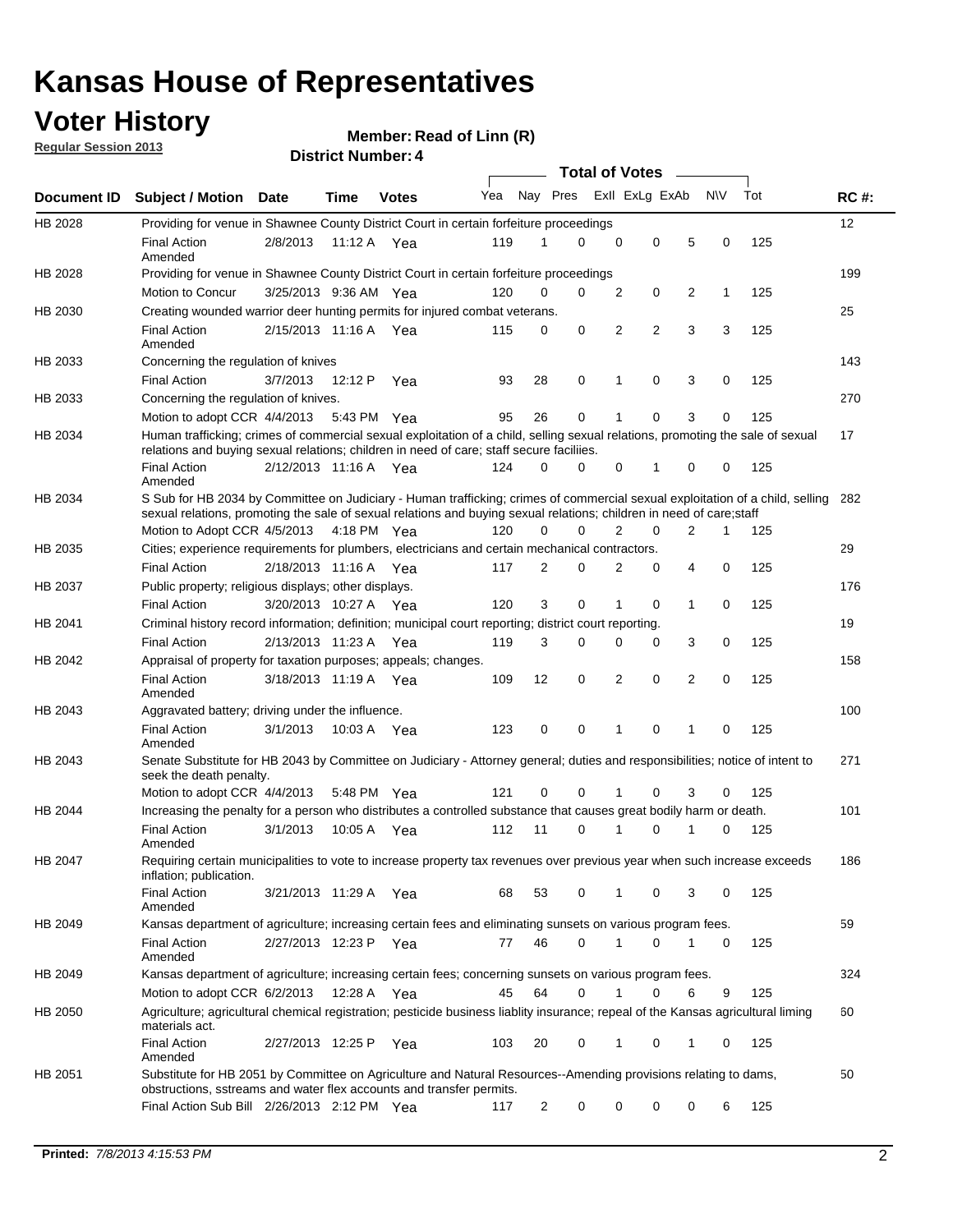### **Voter History**

**Member: Read of Linn (R)** 

**Regular Session 2013**

|                    |                                                                                                                                                                                                                                          |                       |             | ר . וסעוווער ועוווסוש |     |                |          | Total of Votes – |   |                |                |     |             |
|--------------------|------------------------------------------------------------------------------------------------------------------------------------------------------------------------------------------------------------------------------------------|-----------------------|-------------|-----------------------|-----|----------------|----------|------------------|---|----------------|----------------|-----|-------------|
| <b>Document ID</b> | <b>Subject / Motion</b>                                                                                                                                                                                                                  | <b>Date</b>           | <b>Time</b> | <b>Votes</b>          | Yea |                | Nay Pres | Exll ExLg ExAb   |   |                | <b>NV</b>      | Tot | <b>RC#:</b> |
| HB 2052            | Discharging a firearm inside or into a city; unlawful acts; exceptions.                                                                                                                                                                  |                       |             |                       |     |                |          |                  |   |                |                |     | 155         |
|                    | <b>Final Action</b><br>Amended                                                                                                                                                                                                           | 3/14/2013 11:20 A Yea |             |                       | 121 | 2              | 0        | 0                | 0 | 2              | 0              | 125 |             |
| HB 2052            | Senate Substitute for HB 2052 by Committee on Federal and State Affairs - Concerning firearms; personal and family<br>protection act; concealed handguns in public building; other changes; unlawful discharge of a firearm inside city. |                       |             |                       |     |                |          |                  |   |                |                |     | 300         |
|                    | Motion to Adopt CCR 4/5/2013                                                                                                                                                                                                             |                       |             | 10:24 P Yea           | 104 | 16             | $\Omega$ | 2                | 0 | 2              | 1              | 125 |             |
| HB 2055            | Personal and Familly Protection Act; public buildings; adequate security.                                                                                                                                                                |                       |             |                       |     |                |          |                  |   |                |                |     | 156         |
|                    | <b>Final Action</b><br>Amended                                                                                                                                                                                                           | 3/14/2013 11:26 A Yea |             |                       | 84  | 38             | 0        | $\mathbf 0$      | 0 | 2              | 1              | 125 |             |
| HB 2057            | Concerning property taxation; relating to county appraisers; appointing interim appraiser.                                                                                                                                               |                       |             |                       |     |                |          |                  |   |                |                |     | 208         |
|                    | <b>Final Action</b>                                                                                                                                                                                                                      | 3/26/2013 9:55 AM Yea |             |                       | 119 | 0              | 0        | 1                | 0 | 5              | 0              | 125 |             |
| HB 2058            | Taxation of helium and certain other gases under mineral severance tax, and prohibition of certain refunds related thereto.                                                                                                              |                       |             |                       |     |                |          |                  |   |                |                |     | 159         |
|                    | <b>Final Action</b>                                                                                                                                                                                                                      | 3/18/2013 11:21 A Yea |             |                       | 119 | 2              | 0        | 2                | 0 | 2              | $\Omega$       | 125 |             |
| HB 2059            | Income tax deductions and modifications and severance tax exemptions; basis of partner's interest and shareholder's stock;<br>statutory clarification.                                                                                   |                       |             |                       |     |                |          |                  |   |                |                |     | 14          |
|                    | <b>Final Action</b><br>Amended                                                                                                                                                                                                           | 2/11/2013 11:42 A     |             | Yea                   | 122 | $\overline{2}$ | 0        | 0                | 0 | 1              | 0              | 125 |             |
| HB 2059            | Income tax deductions and modifications and severance tax exemptions; basis of partner's interest and shareholder's stock;<br>statutory clarification.                                                                                   |                       |             |                       |     |                |          |                  |   |                |                |     | 293         |
|                    | Motion to Concur                                                                                                                                                                                                                         | 4/5/2013              |             | 8:14 PM Nay           | 0   | 120            | 0        | $\overline{2}$   | 0 | $\overline{2}$ | 1              | 125 |             |
| HB 2059            | Income tax rates, deductions and credits; rural opportunity zones; sales tax rates and distribution of revenue; severance tax;<br>and property tax exemptions for IRB property and property damaged by natural disaster.                 |                       |             |                       |     |                |          |                  |   |                |                |     | 322         |
|                    | Motion to adopt CCR 6/2/2013                                                                                                                                                                                                             |                       |             | 12:11 A Yea           | 69  | 45             | 0        | $\mathbf{1}$     | 0 | 6              | 4              | 125 |             |
| <b>HB 2060</b>     | Prohibiting certain confined persons from receiving food sales tax refunds and homestead property tax refunds.                                                                                                                           |                       |             |                       |     |                |          |                  |   |                |                |     | 10          |
|                    | <b>Final Action</b><br>Amended                                                                                                                                                                                                           | 2/7/2013              | 11:18 A     | Yea                   | 123 | 0              | 0        | $\Omega$         | 1 | 1              | 0              | 125 |             |
| HB 2065            | Creating the crime of home improvement fraud.                                                                                                                                                                                            |                       |             |                       |     |                |          |                  |   |                |                |     | 20          |
|                    | <b>Final Action</b><br>Amended                                                                                                                                                                                                           | 2/13/2013 11:26 A Yea |             |                       | 106 | 16             | 0        | $\mathbf 0$      | 0 | 3              | 0              | 125 |             |
| HB 2066            | Physical therapists; evaluation and treatment of patients.                                                                                                                                                                               |                       |             |                       |     |                |          |                  |   |                |                |     | 26          |
|                    | <b>Final Action</b><br>Amended                                                                                                                                                                                                           | 2/15/2013 11:18 A Yea |             |                       | 98  | 16             | 0        | 2                | 2 | 3              | 4              | 125 |             |
| HB 2067            | Board of nursing; assistant attorneys general.                                                                                                                                                                                           |                       |             |                       |     |                |          |                  |   |                |                |     | 15          |
|                    | <b>Final Action</b>                                                                                                                                                                                                                      | 2/11/2013 11:44 A Yea |             |                       | 123 | $\mathbf{1}$   | 0        | 0                | 0 | 1              | 0              | 125 |             |
| HB 2069            | Public policy; certain city ordinances and county resolutions declared void.                                                                                                                                                             |                       |             |                       |     |                |          |                  |   |                |                |     | 102         |
|                    | <b>Final Action</b><br>Amended                                                                                                                                                                                                           | 3/1/2013              |             | 10:06 A Yea           | 92  | 31             | $\Omega$ | 1                | 0 | 1              | 0              | 125 |             |
| HB 2069            | Public policy; certain city ordinances and county resolutions declared void.                                                                                                                                                             |                       |             |                       |     |                |          |                  |   |                |                |     | 292         |
|                    | Motion to Concur                                                                                                                                                                                                                         | 4/5/2013              |             | 8:04 PM Yea           | 88  | 32             | 0        | 2                | 0 | $\overline{2}$ | 1              | 125 |             |
| HB 2070            | Appearance bond conditions; surety and bounty hunter regulation.                                                                                                                                                                         |                       |             |                       |     |                |          |                  |   |                |                |     | 103         |
|                    | <b>Final Action</b><br>Amended                                                                                                                                                                                                           | 3/1/2013              |             | 10:08 A Yea           | 122 | $\mathbf{1}$   | 0        | $\mathbf{1}$     | 0 | $\mathbf 1$    | 0              | 125 |             |
| HB 2074            | Cities and counties; solid waste disposal areas; restrictions.                                                                                                                                                                           |                       |             |                       |     |                |          |                  |   |                |                |     | 139         |
|                    | <b>Emergency Final</b><br><b>Action Amend</b>                                                                                                                                                                                            | 3/1/2013              |             | 1:11 PM Yea           | 102 | 19             | 0        | 1                | 0 | 1              | $\overline{2}$ | 125 |             |
| HB 2075            | Cities; qualifications and rehabilitation of abandoned property.                                                                                                                                                                         |                       |             |                       |     |                |          |                  |   |                |                |     | 61          |
|                    | <b>Final Action</b><br>Amended                                                                                                                                                                                                           | 2/27/2013 12:27 P     |             | Nav                   | 72  | 51             | 0        | 1                | 0 | 1              | 0              | 125 |             |
| HB 2077            | Granting professional licenses to military service members.<br><b>Final Action</b><br>Amended                                                                                                                                            | 2/26/2013 2:13 PM Yea |             |                       | 119 | 0              | 0        | $\overline{2}$   | 0 | $\overline{2}$ | 2              | 125 | 51          |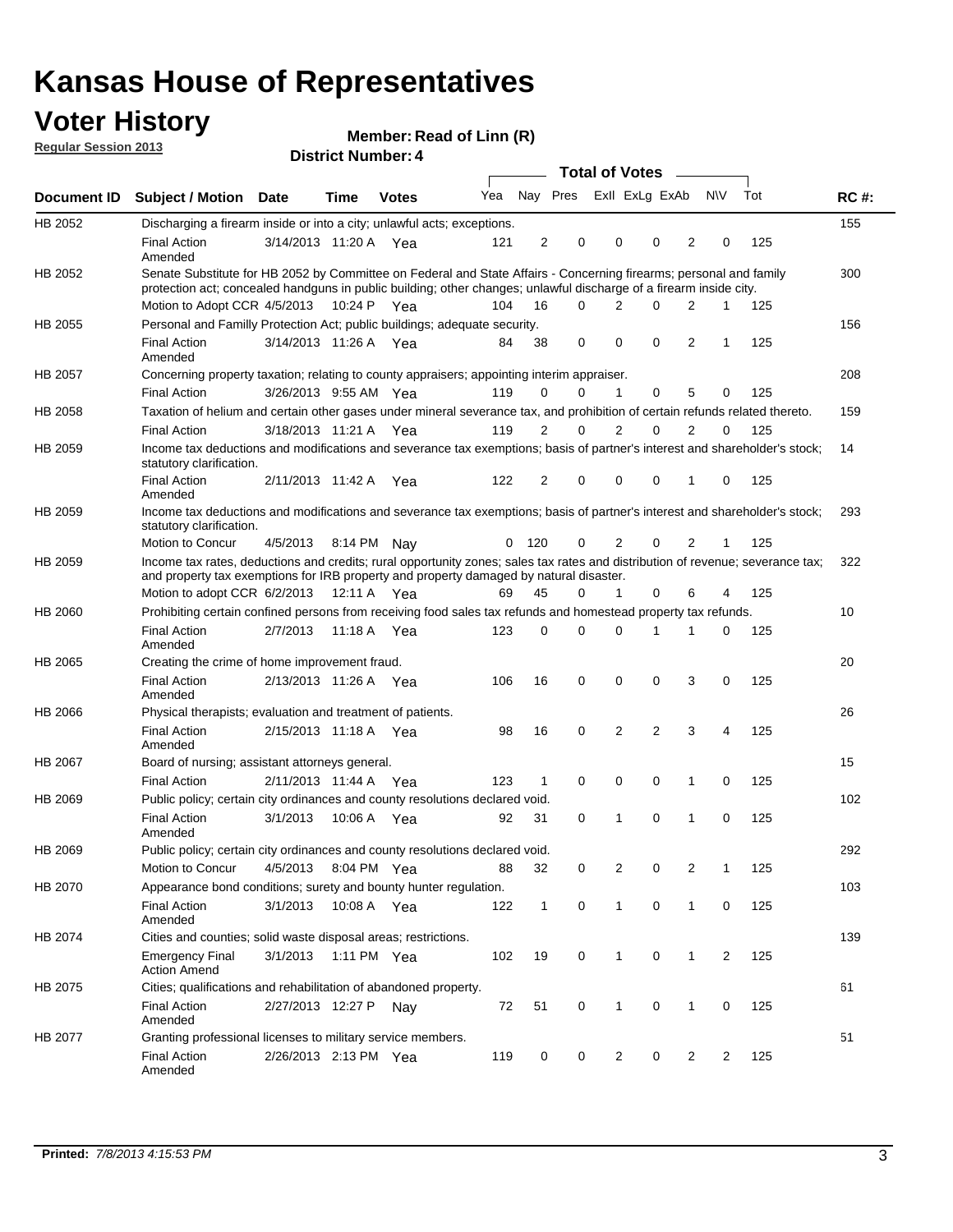### **Voter History**

**Member: Read of Linn (R)** 

| <b>Regular Session 2013</b> |  |
|-----------------------------|--|
|                             |  |

|                    |                                                                                                                                                                                                       |                       | ר . וסעוווארו ועוווסוע |              |     |              |   | <b>Total of Votes</b> |             | $\sim$         |             |     |             |
|--------------------|-------------------------------------------------------------------------------------------------------------------------------------------------------------------------------------------------------|-----------------------|------------------------|--------------|-----|--------------|---|-----------------------|-------------|----------------|-------------|-----|-------------|
| <b>Document ID</b> | <b>Subject / Motion Date</b>                                                                                                                                                                          |                       | <b>Time</b>            | <b>Votes</b> |     | Yea Nay Pres |   | Exll ExLg ExAb        |             |                | <b>NV</b>   | Tot | <b>RC#:</b> |
| HB 2078            | Authorizing certain licensing boards to accept education, training or experience completed in the military towards licensure in<br>this state.                                                        |                       |                        |              |     |              |   |                       |             |                |             |     | 52          |
|                    | <b>Final Action</b><br>Amended                                                                                                                                                                        | 2/26/2013 2:14 PM Yea |                        |              | 119 | 0            | 0 | 2                     | 0           | 2              | 2           | 125 |             |
| HB 2078            | Authorizing certain licensing boards to accept education, training or experience of military service members towards obtaining 275<br>licensure in this state.                                        |                       |                        |              |     |              |   |                       |             |                |             |     |             |
|                    | Motion to adopt CCR 4/5/2013                                                                                                                                                                          |                       | 11:42 A                | Yea          | 120 | 0            | 0 | $\overline{2}$        | 0           | 3              | 0           | 125 |             |
| HB 2081            | Forfeiture of property related to violations of certain criminal acts.                                                                                                                                |                       |                        |              |     |              |   |                       |             |                |             |     | 18          |
|                    | <b>Final Action</b><br>Amended                                                                                                                                                                        | 2/12/2013 11:17 A Yea |                        |              | 124 | 0            | 0 | $\Omega$              | 1           | 0              | 0           | 125 |             |
| HB 2081            | Forfeiture of property related to violations of certain criminal acts.                                                                                                                                |                       |                        |              |     |              |   |                       |             |                |             |     | 306         |
|                    | Motion to adopt CCR 5/10/2013 10:38 A                                                                                                                                                                 |                       |                        | Yea          | 121 | 0            | 0 | 1                     | 1           | 2              | 0           | 125 |             |
| HB 2083            | Public employees relations boards; assessment of certain costs.                                                                                                                                       |                       |                        |              |     |              |   |                       |             |                |             |     | 104         |
|                    | <b>Final Action</b><br>Amended                                                                                                                                                                        | 3/1/2013              | 10:09 A                | Yea          | 87  | 36           | 0 | 1                     | $\mathbf 0$ | 1              | $\mathbf 0$ | 125 |             |
| HB 2084            | Tax credits for community services contributions; youth apprenticeship and entrepreneurship.                                                                                                          |                       |                        |              |     |              |   |                       |             |                |             |     | 105         |
|                    | <b>Final Action</b><br>Amended                                                                                                                                                                        | 3/1/2013              | 10:11 A                | Yea          | 120 | 3            | 0 | 1                     | $\mathbf 0$ | 1              | 0           | 125 |             |
| HB 2084            | Tax credits for community services contributions; youth apprenticeship and entrepreneurship.                                                                                                          |                       |                        |              |     |              |   |                       |             |                |             |     | 316         |
|                    | Sub Motion to Concur 5/24/2013 9:33 AM ExAb                                                                                                                                                           |                       |                        |              | 5   | - 109        | 0 |                       | $\Omega$    | 9              | 1           | 125 |             |
| HB 2086            | Eligible infrastructure costs for tax increment financing and community improvement districts; bond repayment tax revenue<br>pledge requirements.                                                     |                       |                        |              |     |              |   |                       |             |                |             |     | 160         |
|                    | <b>Final Action</b>                                                                                                                                                                                   | 3/18/2013 11:24 A     |                        | Nav          | 61  | 60           | 0 | 2                     | 0           | $\overline{2}$ | 0           | 125 |             |
| HB 2086            | Eligible infrastructure costs for tax increment financing and community improvement districts; bond repayment tax revenue<br>pledge requirements.                                                     |                       |                        |              |     |              |   |                       |             |                |             |     | 173         |
|                    | <b>Final Action</b>                                                                                                                                                                                   | 3/19/2013 5:25 PM     |                        | Yea          | 81  | 41           | 0 | 1                     | 0           | 1              | 1           | 125 |             |
| HB 2091            | Publication of delinguent personal property tax statements.                                                                                                                                           |                       |                        |              |     |              |   |                       |             |                |             |     | 161         |
|                    | <b>Final Action</b><br>Amended                                                                                                                                                                        | 3/18/2013 11:25 A     |                        | Yea          | 81  | 40           | 0 | 2                     | 0           | $\overline{2}$ | 0           | 125 |             |
| HB 2093            | Amending the crime of identity theft.                                                                                                                                                                 |                       |                        |              |     |              |   |                       |             |                |             |     | 106         |
|                    | <b>Final Action</b><br>Amended                                                                                                                                                                        | 3/1/2013              | 10:12 A                | Yea          | 123 | 0            | 0 | 1                     | $\Omega$    | 1              | 0           | 125 |             |
| HB 2093            | Senate Substitute for HB 2093 by Committee on Judiciary - Identity theft and identity fraud; unlawful acts concerning<br>computers; DNA testing and exculpatory evidence; murder in the first degree. |                       |                        |              |     |              |   |                       |             |                |             |     | 289         |
|                    | Motion to Adopt CCR 4/5/2013 7:49 PM Yea                                                                                                                                                              |                       |                        |              | 118 | 2            | 0 | 2                     | 0           | 2              | 1           | 125 |             |
| HB 2094            | Student electronic privacy at public and private postsecondary educational institutions.                                                                                                              |                       |                        |              |     |              |   |                       |             |                |             |     | 164         |
|                    | <b>Final Action</b><br>Amended                                                                                                                                                                        | 3/19/2013 10:33 A     |                        | Yea          | 123 | 0            | 0 | 1                     | 0           | 1              | 0           | 125 |             |
| HB 2096            | Local governmental entities and investment of public moneys.                                                                                                                                          |                       |                        |              |     |              |   |                       |             |                |             |     | 23          |
|                    | <b>Final Action</b>                                                                                                                                                                                   | 2/14/2013 11:21 A     |                        | Yea          | 123 | 0            | 0 | 0                     | 0           | 1              | 1           | 125 |             |
| HB 2099            | Insurance- updating certain statutory references.                                                                                                                                                     |                       |                        |              |     |              |   |                       |             |                |             |     | 71          |
|                    | <b>Final Action</b><br>Amended                                                                                                                                                                        | 2/28/2013 11:23 A     |                        | Yea          | 124 | 0            | 0 | 1                     | 0           | 0              | 0           | 125 |             |
| HB 2101            | Interstate transmission siting compact.                                                                                                                                                               |                       |                        |              |     |              |   |                       |             |                |             |     | 209         |
|                    | <b>Final Action</b><br>Amended                                                                                                                                                                        | 3/26/2013 9:56 AM Yea |                        |              | 118 | $\mathbf{1}$ | 0 | 1                     | 0           | 5              | 0           | 125 |             |
| HB 2105            | Substitute HB 2105 by Committee on Commerce, Labor and Economic Development - Employment security law.                                                                                                |                       |                        |              |     |              |   |                       |             |                |             |     | 107         |
|                    | Final Action Sub Bill 3/1/2013                                                                                                                                                                        |                       | 10:13 A Yea            |              | 88  | 35           | 0 |                       | 0           | 1              | 0           | 125 |             |
| HB 2105            | Substitute HB 2105 by Committee on Commerce, Labor and Economic Development - Employment security law.                                                                                                |                       |                        |              |     |              |   |                       |             |                |             |     | 298         |
|                    | Motion to adopt CCR 4/5/2013                                                                                                                                                                          |                       | 9:46 PM Yea            |              | 89  | 31           | 0 | 2                     | 0           | 2              | 1           | 125 |             |
| HB 2106            | Portable electronics insurance act.                                                                                                                                                                   |                       |                        |              |     |              |   |                       |             |                |             |     | 133         |
|                    | <b>Emergency Final</b><br>Action                                                                                                                                                                      | 3/1/2013              | 1:03 PM Yea            |              | 117 | 4            | 0 | $\mathbf{1}$          | 0           | $\mathbf{1}$   | 2           | 125 |             |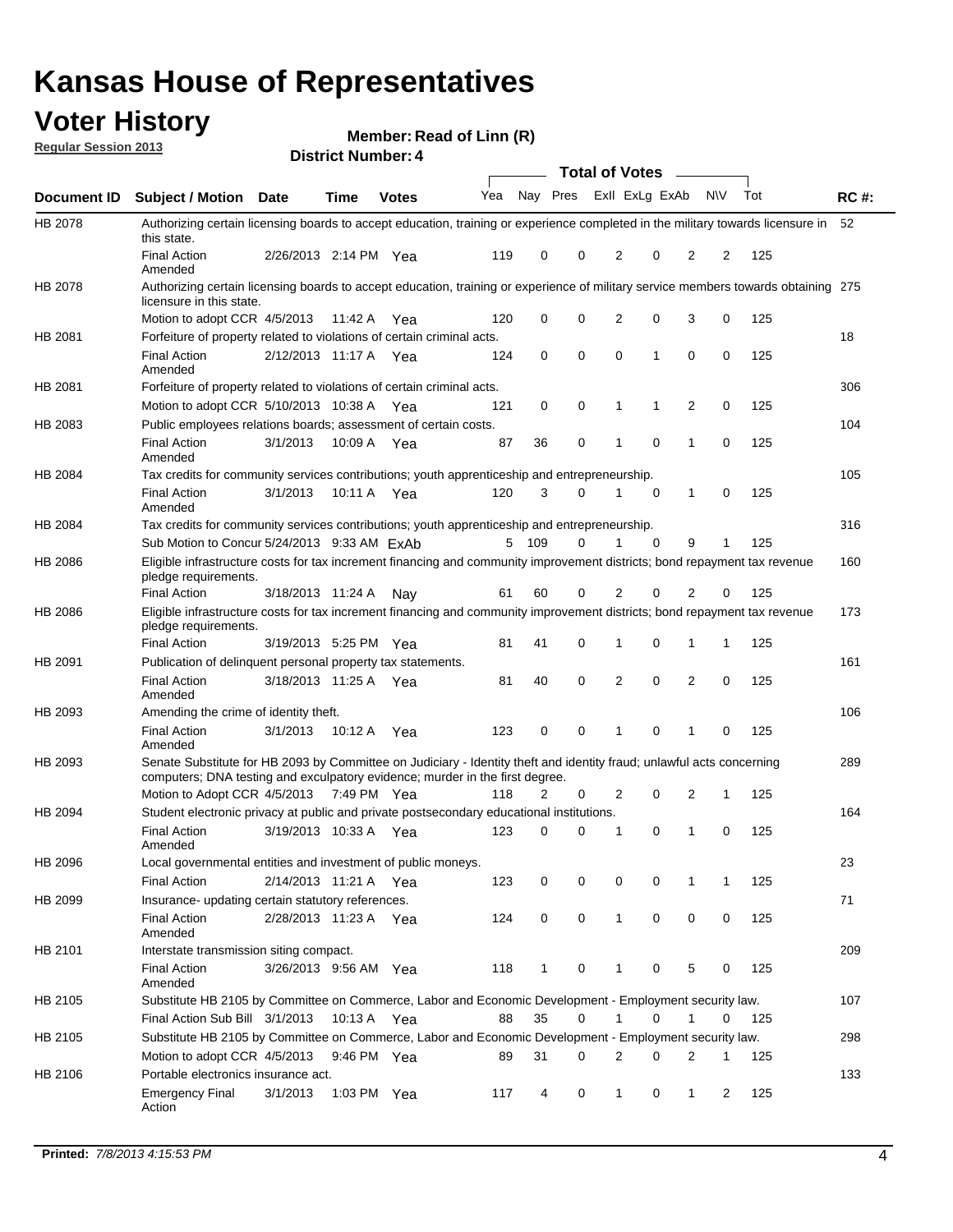### **Voter History**

**Member: Read of Linn (R)** 

**Regular Session 2013**

|             |                                                                                                                                                                                                                                                                      |                       |             |              |     |                         | <b>Total of Votes</b> |                |   | $\overline{\phantom{a}}$ |                |     |             |
|-------------|----------------------------------------------------------------------------------------------------------------------------------------------------------------------------------------------------------------------------------------------------------------------|-----------------------|-------------|--------------|-----|-------------------------|-----------------------|----------------|---|--------------------------|----------------|-----|-------------|
| Document ID | <b>Subject / Motion</b>                                                                                                                                                                                                                                              | <b>Date</b>           | <b>Time</b> | <b>Votes</b> | Yea | Nay Pres Exll ExLg ExAb |                       |                |   |                          | <b>NV</b>      | Tot | <b>RC#:</b> |
| HB 2107     | Insurance; enacting the electronic notice and document act.                                                                                                                                                                                                          |                       |             |              |     |                         |                       |                |   |                          |                |     | 134         |
|             | <b>Emergency Final</b><br><b>Action Amend</b>                                                                                                                                                                                                                        | 3/1/2013              | 1:04 PM Yea |              | 121 | 0                       | 0                     | 1              | 0 | 1                        | 2              | 125 |             |
| HB 2107     | Insurance; enacting the electronic notice and document act, return of premiums separate from the notice of adverse<br>underwriting decision, statutory updates, uninsurable health plan increase in lifetime limit, mandate lite, certain company<br>dividend plans. |                       |             |              |     |                         |                       |                |   |                          |                |     | 281         |
|             | Motion to Adopt CCR 4/5/2013                                                                                                                                                                                                                                         |                       | 4:06 PM Yea |              | 69  | 50                      | 0                     | 2              | 0 | 3                        | 1              | 125 |             |
| HB 2109     | School finance; military pupil count.                                                                                                                                                                                                                                |                       |             |              |     |                         |                       |                |   |                          |                |     | 108         |
|             | <b>Final Action</b>                                                                                                                                                                                                                                                  | 3/1/2013              | 10:15 A     | Yea          | 104 | 19                      | 0                     | 1              | 0 | $\mathbf{1}$             | 0              | 125 |             |
| HB 2109     | Enacting the Kansas children's protection act.                                                                                                                                                                                                                       |                       |             |              |     |                         |                       |                |   |                          |                |     | 277         |
|             | Motion to Adopt CCR 4/5/2013                                                                                                                                                                                                                                         |                       | 12:31 P Yea |              | 116 | 2                       | 0                     | 2              | 0 | 3                        | 2              | 125 |             |
| HB 2112     | Campaign finance; transfer of campaign money to another candidacy.                                                                                                                                                                                                   |                       |             |              |     |                         |                       |                |   |                          |                |     | 72          |
|             | <b>Final Action</b><br>Amended                                                                                                                                                                                                                                       | 2/28/2013 11:25 A Yea |             |              | 95  | 29                      | 0                     | 1              | 0 | 0                        | 0              | 125 |             |
| HB 2114     | Debt setoff; collection assistance fee.                                                                                                                                                                                                                              |                       |             |              |     |                         |                       |                |   |                          |                |     | 21          |
|             | <b>Final Action</b>                                                                                                                                                                                                                                                  | 2/13/2013 11:34 A     |             | Nay          | 90  | 32                      | 0                     | 0              | 0 | 3                        | 0              | 125 |             |
| HB 2115     | Relating to the employment of retired judges and justices.                                                                                                                                                                                                           |                       |             |              |     |                         |                       |                |   |                          |                |     | 73          |
|             | <b>Final Action</b>                                                                                                                                                                                                                                                  | 2/28/2013 11:27 A     |             | Yea          | 124 | 0                       | 0                     | 1              | 0 | 0                        | 0              | 125 |             |
| HB 2115     | Courts; employment of retired judges and justices; court debt setoff.                                                                                                                                                                                                |                       |             |              |     |                         |                       |                |   |                          |                |     | 309         |
|             | Motion to Adopt CCR 5/14/2013 2:14 PM Yea                                                                                                                                                                                                                            |                       |             |              | 100 | 13                      | 0                     | 1              | 0 | 9                        | $\overline{2}$ | 125 |             |
| HB 2118     | Preservation of historic property; environs authority deleted.                                                                                                                                                                                                       |                       |             |              |     |                         |                       |                |   |                          |                |     | 62          |
|             | <b>Final Action</b>                                                                                                                                                                                                                                                  | 2/27/2013 12:30 P     |             | Yea          | 99  | 24                      | 0                     | 1              | 0 | 1                        | 0              | 125 |             |
| HB 2120     | Updating provisions relating to the Kansas bureau of investigations DNA database.                                                                                                                                                                                    |                       |             |              |     |                         |                       |                |   |                          |                |     | 109         |
|             | <b>Final Action</b><br>Amended                                                                                                                                                                                                                                       | 3/1/2013              | 10:16 A     | Yea          | 121 | 2                       | 0                     | 1              | 0 | 1                        | 0              | 125 |             |
| HB 2120     | Updating provisions relating to DNA collection and DNA evidence; amending the definition of a bet for purposes of the Kansas 302<br>criminal code; sentencing for possession of a firearm during a drug felony                                                       |                       |             |              |     |                         |                       |                |   |                          |                |     |             |
|             | Motion to adopt CCR 5/9/2013 11:32 A Yea                                                                                                                                                                                                                             |                       |             |              | 74  | 49                      | 0                     | 1              | 0 | 1                        | 0              | 125 |             |
| HB 2122     | Real estate brokers and salespersons; licensing requirements; sales transaction requirements.                                                                                                                                                                        |                       |             |              |     |                         |                       |                |   |                          |                |     | 37          |
|             | <b>Final Action</b><br>Amended                                                                                                                                                                                                                                       | 2/20/2013 11:13 A Yea |             |              | 121 | 1                       | 0                     |                | 0 | 2                        | 0              | 125 |             |
| HB 2125     | Increasing real estate broker's and salesperson's license fees.                                                                                                                                                                                                      |                       |             |              |     |                         |                       |                |   |                          |                |     | 38          |
|             | <b>Final Action</b>                                                                                                                                                                                                                                                  | 2/20/2013 12:16 P     |             | Nav          | 71  | 50                      | 1                     | 0              | 0 | 0                        | 3              | 125 |             |
| HB 2128     | Open records act; exceptions.                                                                                                                                                                                                                                        |                       |             |              |     |                         |                       |                |   |                          |                |     | 74          |
|             | <b>Final Action</b><br>Amended                                                                                                                                                                                                                                       | 2/28/2013 11:28 A     |             | Yea          | 124 | 0                       | 0                     | 1              | 0 | 0                        | 0              | 125 |             |
| HB 2128     | Open records act; exceptions.                                                                                                                                                                                                                                        |                       |             |              |     |                         |                       |                |   |                          |                |     | 259         |
|             | Motion to Concur                                                                                                                                                                                                                                                     | 4/3/2013              | 10:29 A     | Yea          | 119 | 0                       | 0                     | 1              | 0 | 3                        | $\overline{2}$ | 125 |             |
| HB 2130     | Elections; petition circulators.                                                                                                                                                                                                                                     |                       |             |              |     |                         |                       |                |   |                          |                |     | 30          |
|             | <b>Final Action</b>                                                                                                                                                                                                                                                  | 2/18/2013 11:17 A     |             | Yea          | 118 | $\mathbf{1}$            | 0                     | 2              | 0 | 4                        | 0              | 125 |             |
| HB 2135     | Property tax exemption; military housing.                                                                                                                                                                                                                            |                       |             |              |     |                         |                       |                |   |                          |                |     | 162         |
|             | <b>Final Action</b>                                                                                                                                                                                                                                                  | 3/18/2013 11:27 A     |             | Yea          | 117 | 4                       | 0                     | $\overline{2}$ | 0 | $\overline{2}$           | 0              | 125 |             |
| HB 2138     | Repealing statutes related to oil and gas.                                                                                                                                                                                                                           |                       |             |              |     |                         |                       |                |   |                          |                |     | 53          |
|             | <b>Final Action</b>                                                                                                                                                                                                                                                  | 2/26/2013 2:16 PM Yea |             |              | 119 | 0                       | 0                     | $\overline{2}$ | 0 | $\overline{2}$           | $\overline{2}$ | 125 |             |
|             | Amended                                                                                                                                                                                                                                                              |                       |             |              |     |                         |                       |                |   |                          |                |     |             |
| HB 2139     | Canceled warrants.                                                                                                                                                                                                                                                   |                       |             |              |     |                         |                       |                |   |                          |                |     | 75          |
|             | <b>Final Action</b><br>Amended                                                                                                                                                                                                                                       | 2/28/2013 11:30 A     |             | Yea          | 99  | 25                      | 0                     | $\mathbf{1}$   | 0 | 0                        | 0              | 125 |             |
| HB 2139     | Canceled warrants.                                                                                                                                                                                                                                                   |                       |             |              |     |                         |                       |                |   |                          |                |     | 266         |
|             | Motion to Concur                                                                                                                                                                                                                                                     | 4/4/2013              | 2:40 PM     | Yea          | 114 | 8                       | 0                     | 1              | 0 | 2                        | 0              | 125 |             |
| HB 2140     | Repealing K.S.A. 72-60b03                                                                                                                                                                                                                                            |                       |             |              |     |                         |                       |                |   |                          |                |     | 39          |
|             | <b>Final Action</b>                                                                                                                                                                                                                                                  | 2/20/2013 12:17 P     |             | Yea          | 122 | 0                       | 0                     | 0              | 0 | 0                        | 3              | 125 |             |
|             |                                                                                                                                                                                                                                                                      |                       |             |              |     |                         |                       |                |   |                          |                |     |             |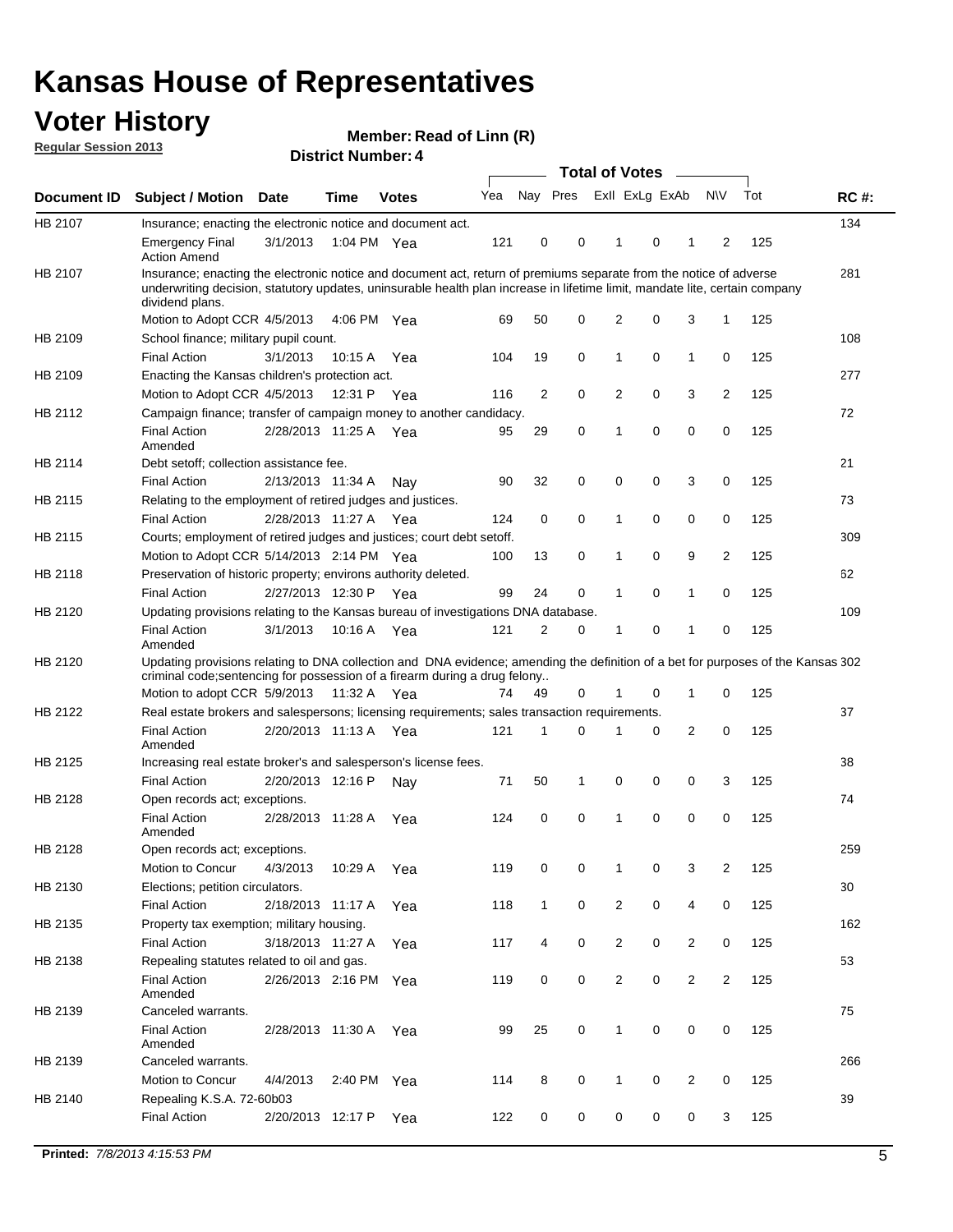**Voter History** 

**Member: Read of Linn (R)** 

|  | <b>Regular Session 2013</b> |  |
|--|-----------------------------|--|
|  |                             |  |

|             |                                                                                                                                                                              |                                        |      |              |                             |                | Total of Votes _____ |              |             |                |             |            |             |
|-------------|------------------------------------------------------------------------------------------------------------------------------------------------------------------------------|----------------------------------------|------|--------------|-----------------------------|----------------|----------------------|--------------|-------------|----------------|-------------|------------|-------------|
| Document ID | <b>Subject / Motion Date</b>                                                                                                                                                 |                                        | Time | <b>Votes</b> | Yea Nay Pres ExII ExLg ExAb |                |                      |              |             |                | N\V         | Tot        | <b>RC#:</b> |
| HB 2141     | Repealer; elections process for certain unified school districts.<br><b>Final Action</b>                                                                                     | 2/14/2013 11:23 A Yea                  |      |              | 123                         | 0              | 0                    | 0            | 0           | 1              | 1           | 125        | 24          |
| HB 2142     | Certain educational statutes concerning USD land transfers and higher education loan and grant programs.<br><b>Final Action</b>                                              | 2/20/2013 12:19 P Yea                  |      |              | 122                         | 0              | $\Omega$             | $\Omega$     | $\Omega$    | 0              | 3           | 125        | 40          |
| HB 2143     | Repealing outdated provisions relating to the purchase of certain real estate by the department of corrections.                                                              |                                        |      |              |                             | 0              | $\Omega$             | 1            | $\Omega$    | 2              |             |            | 34          |
| HB 2144     | <b>Final Action</b><br>Repealing unnecessary statutes relating to juveniles.                                                                                                 | 2/20/2013 11:09 A Yea                  |      |              | 122                         |                |                      |              |             |                | 0           | 125        | 76          |
| HB 2145     | <b>Final Action</b><br>Repealing K.S.A. 75-5028; concerning the sale of real estate by the secretary of transportation.                                                      | 2/28/2013 11:32 A Yea                  |      |              | 124                         | 0              | $\mathbf 0$          | 1            | $\Omega$    | 0              | $\mathbf 0$ | 125        | 35          |
| HB 2146     | <b>Final Action</b><br>Repealing the cancer drug repository program K.S.A. 2012 Supp. 65-1664 through 65-1667 and amending K.S.A. 2012 Supp. 77<br>65-1636.                  | 2/20/2013 11:11 A Yea                  |      |              | 122                         | 0              | $\Omega$             | 1            | $\Omega$    | $\overline{2}$ | 0           | 125        |             |
| HB 2147     | <b>Final Action</b><br>Repealer; use of metric system on certain road signs and markers, moving of heavy vehicles on bridges or culverts, interstate 94<br>bridges.          | 2/28/2013 11:33 A                      |      | Yea          | 124                         | 0              | 0                    |              | 0           | 0              | 0           | 125        |             |
| HB 2148     | <b>Final Action</b><br>Repealers; postsecondary education scholarship provisions.                                                                                            | 3/1/2013                               |      | 9:52 AM Yea  | 123                         | 0              | 0                    | 1            | 0           | 1              | 0           | 125        | 41          |
| HB 2149     | <b>Final Action</b><br>Repealers; postsecondary education student loans and tuition grants.<br><b>Final Action</b>                                                           | 2/20/2013 12:21 P<br>2/20/2013 12:22 P |      | Yea<br>Yea   | 106<br>108                  | 16<br>14       | $\mathbf 0$<br>0     | 0<br>0       | 0<br>0      | 0<br>0         | 3<br>3      | 125<br>125 | 42          |
| HB 2149     | Repealing a \$500,000 transfer from highway patrol training center fund to the state general fund.<br>Motion to Concur                                                       | 5/23/2013 10:22 A Yea                  |      |              | 113                         | 0              | 0                    | 1            | 0           | 8              | 3           | 125        | 314         |
| HB 2150     | Repealers; workforce development loan program act.<br><b>Final Action</b>                                                                                                    | 2/28/2013 11:34 A Yea                  |      |              | 94                          | 30             | $\mathbf 0$          | $\mathbf{1}$ | $\mathbf 0$ | 0              | 0           | 125        | 78          |
| HB 2150     | Senate Substitute for HB 2150 by Committee on Commerce--Concerning the Kansas employment first oversight commission.<br>Motion to Concur                                     | 4/4/2013 2:44 PM Yea                   |      |              | 110                         | 12             | 0                    | 1            | 0           | 2              | 0           | 125        | 267         |
| HB 2151     | Repealers; report on medically underserved areas of the state.<br><b>Final Action</b>                                                                                        | 2/27/2013 12:31 P                      |      | Yea          | 123                         | 0              | $\mathbf 0$          | 1            | 0           | 1              | 0           | 125        | 63          |
| HB 2152     | Repealer: uniform land sales practices act.<br><b>Final Action</b>                                                                                                           | 2/20/2013 11:12 A                      |      | Yea          | 122                         | 0              | 0                    | 1            | 0           | $\overline{2}$ | 0           | 125        | 36          |
| HB 2153     | Unused medications act; dontating entities.<br><b>Final Action</b>                                                                                                           | 2/27/2013 12:33 P                      |      | Yea          | 123                         | 0              | 0                    | 1            | 0           | 1              | 0           | 125        | 64          |
| HB 2154     | Amended<br>Senate Substitute for HB 2154 by Committee on Public Health and Welfare--Cosmetology; relating to licensure and renewal of 31<br>persons, salons and clinics.     |                                        |      |              |                             |                |                      |              |             |                |             |            |             |
| HB 2155     | <b>Final Action</b><br>Amended                                                                                                                                               | 2/18/2013 11:19 A                      |      | Yea          | 119                         | 0              | 0                    | 2            | 0           |                | 0           | 125        | 32          |
|             | Cosmetology; relating to licensure and renewal.<br><b>Final Action</b><br>Amended                                                                                            | 2/18/2013 11:21 A Yea                  |      |              | 119                         | 0              | 0                    | 2            | 0           | 4              | $\Omega$    | 125        |             |
| HB 2156     | Repealers; school finance; area vocational school fund; local effort as applied to U.S.D. No. 450<br><b>Final Action</b>                                                     | 2/20/2013 12:23 P                      |      | Yea          | 122                         | 0              | 0                    | 0            | 0           | 0              | 3           | 125        | 43          |
| HB 2160     | Quality care assessment on skilled nursing care facilities.<br><b>Final Action</b>                                                                                           | 3/7/2013                               |      | 12:13 P Yea  | 100                         | 21             | 0                    | 1            | 0           | 3              | 0           | 125        | 144         |
| HB 2162     | Prohibition on use of state appropriated moneys to lobby relating to gun control at federal, state and local ogvernment level.<br><b>Final Action</b><br>Amended             | 2/28/2013 11:36 A Yea                  |      |              | 120                         | $\overline{4}$ | 0                    | 1            | 0           | 0              | 0           | 125        | 79          |
| HB 2162     | Prohibition on use of state appropriated moneys to lobby at federal, state and local government levels relating to gun control.<br>Motion to adopt CCR 5/21/2013 2:52 PM Yea |                                        |      |              | 83                          | 28             | 0                    | 1            | 0           | 13             | 0           | 125        | 312         |
| HB 2163     | Relating to garnishment proceedings.<br><b>Final Action</b>                                                                                                                  | 2/28/2013 11:37 A Yea                  |      |              | 124                         | 0              | 0                    | 1            | 0           | 0              | 0           | 125        | 80          |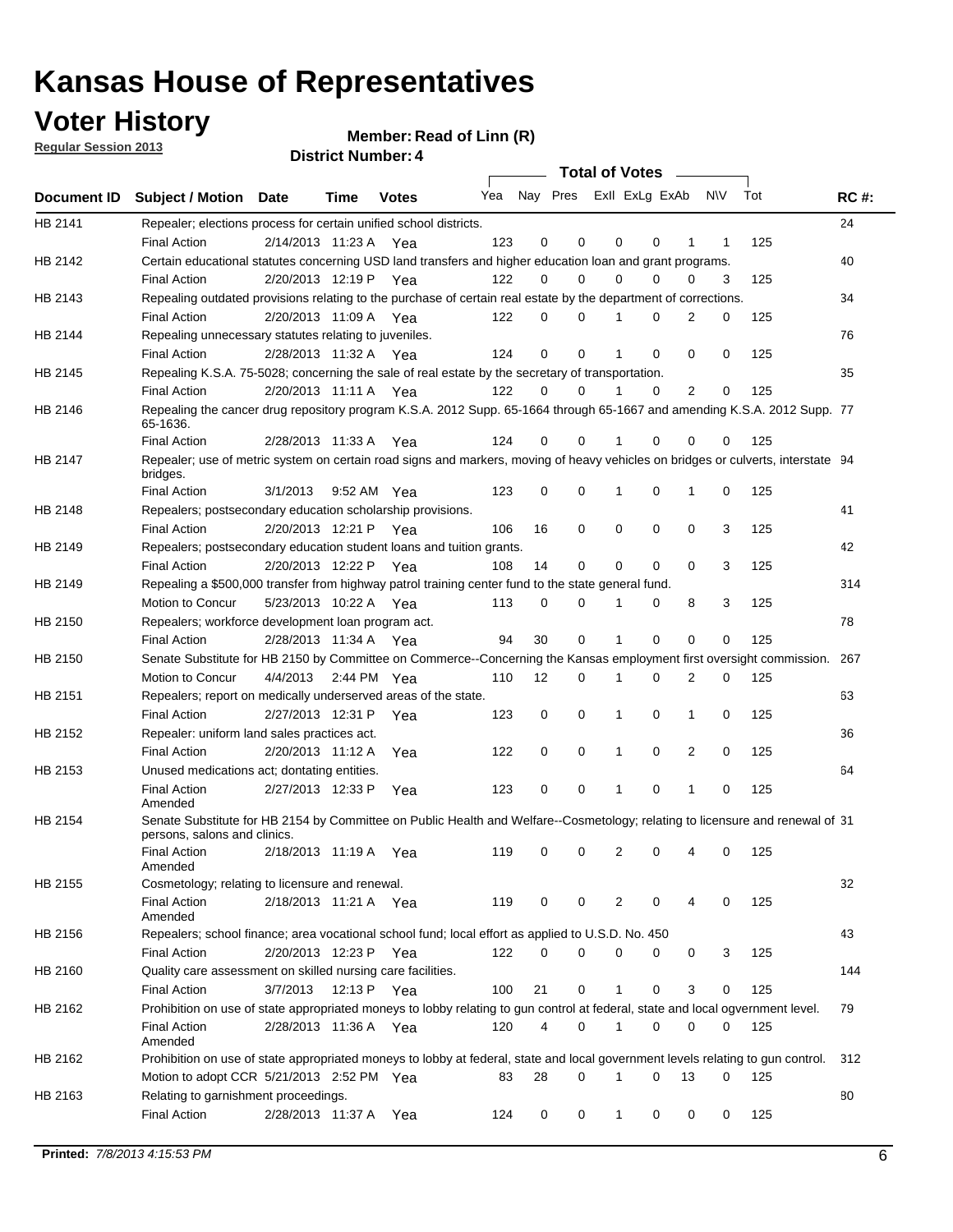### **Voter History**

**Member: Read of Linn (R)** 

**Regular Session 2013**

|             |                                                                                                                                                                                                                                    |                       | ר . וסעוווארו וטווע |              |     |          |          | <b>Total of Votes</b> |          | $\sim$         |                |     |             |
|-------------|------------------------------------------------------------------------------------------------------------------------------------------------------------------------------------------------------------------------------------|-----------------------|---------------------|--------------|-----|----------|----------|-----------------------|----------|----------------|----------------|-----|-------------|
| Document ID | <b>Subject / Motion Date</b>                                                                                                                                                                                                       |                       | Time                | <b>Votes</b> | Yea | Nay Pres |          | Exll ExLg ExAb        |          |                | N\V            | Tot | <b>RC#:</b> |
| HB 2164     | Relating to jurors; information disqualifying prospective juror from jury service.                                                                                                                                                 |                       |                     |              |     |          |          |                       |          |                |                |     | 47          |
|             | <b>Final Action</b><br>Amended                                                                                                                                                                                                     | 2/25/2013 12:12 P Yea |                     |              | 75  | 45       | 0        | 0                     | 0        | 0              | 5              | 125 |             |
| HB 2164     | Juries and grand juries.                                                                                                                                                                                                           |                       |                     |              |     |          |          |                       |          |                |                |     | 284         |
|             | Motion to Adopt CCR 4/5/2013                                                                                                                                                                                                       |                       | 5:53 PM Yea         |              | 92  | 28       | 0        | 2                     | 0        | $\overline{2}$ | 1              | 125 |             |
| HB 2166     | Sub HB 2166 by Committee on Judiciary -- Relating to the medical assistance recovery program.                                                                                                                                      |                       |                     |              |     |          |          |                       |          |                |                |     | 165         |
|             | Final Action Sub Bill 3/19/2013 10:34 A Yea<br>Amended                                                                                                                                                                             |                       |                     |              | 112 | 11       | $\Omega$ |                       | 0        | 1              | 0              | 125 |             |
| HB 2167     | Establishing Native American legislative day at the capitol.                                                                                                                                                                       |                       |                     |              |     |          |          |                       |          |                |                |     | 54          |
|             | <b>Final Action</b>                                                                                                                                                                                                                | 2/26/2013 2:17 PM Yea |                     |              | 119 | 0        | $\Omega$ | 2                     | 0        | 2              | 2              | 125 |             |
| HB 2167     | Senate Substitute for HB 2167 by Committee on Federal and State Affairs -- Concerning fireworks; regulations thereof.                                                                                                              |                       |                     |              |     |          |          |                       |          |                |                |     | 261         |
|             | Motion to Concur                                                                                                                                                                                                                   | 4/4/2013              | 11:11 A Yea         |              | 100 | 23       | 0        | 1                     | 0        | 1              | 0              | 125 |             |
| HB 2169     | Allowing for proceedings to determine final disposition of prisoner's pending probation revocations.                                                                                                                               |                       |                     |              |     |          |          |                       |          |                |                |     | 49          |
|             | <b>Final Action</b>                                                                                                                                                                                                                | 2/26/2013 2:10 PM Yea |                     |              | 119 | 0        | 0        | 0                     | 0        | 0              | 6              | 125 |             |
| HB 2170     | Concerning sentencing dispositions, probation and postrelease supervision.                                                                                                                                                         |                       |                     |              |     |          |          |                       |          |                |                |     | 110         |
|             | <b>Final Action</b><br>Amended                                                                                                                                                                                                     | 3/1/2013              | 10:23 A Yea         |              | 79  | 44       | 0        | 1                     | 0        | 1              | 0              | 125 |             |
| HB 2170     | Concerning sentencing dispositions, probation and postrelease supervision.                                                                                                                                                         |                       |                     |              |     |          |          |                       |          |                |                |     | 256         |
|             | Motion to Concur                                                                                                                                                                                                                   | 4/1/2013              | 10:54 A Yea         |              | 75  | 44       | 0        | 1                     | 0        | $\overline{2}$ | 3              | 125 |             |
| HB 2172     | Cemeteries; cemetery corporations and cemetery merchandise.                                                                                                                                                                        |                       |                     |              |     |          |          |                       |          |                |                |     | 81          |
|             | <b>Final Action</b><br>Amended                                                                                                                                                                                                     | 2/28/2013 11:38 A Yea |                     |              | 124 | 0        | 0        | 1                     | 0        | $\Omega$       | 0              | 125 |             |
| HB 2176     | The Eisenhower foundation license plate.                                                                                                                                                                                           |                       |                     |              |     |          |          |                       |          |                |                |     | 57          |
|             | <b>Final Action</b>                                                                                                                                                                                                                | 2/27/2013 12:11 P     |                     | Yea          | 112 | 11       | $\Omega$ | 0                     | 0        | 1              | 1              | 125 |             |
| HB 2177     | Relating to motor carriers; concerning safety rules and regulations; certificates of convenience and necessity; transportation of 55<br>certain materials.                                                                         |                       |                     |              |     |          |          |                       |          |                |                |     |             |
|             | <b>Final Action</b><br>Amended                                                                                                                                                                                                     | 2/26/2013 2:18 PM Yea |                     |              | 119 | 0        | $\Omega$ | 2                     | 0        | $\overline{2}$ | $\overline{2}$ | 125 |             |
| HB 2179     | Amending the secretary of labor's role of taking assignment of wage claims.                                                                                                                                                        |                       |                     |              |     |          |          |                       |          |                |                |     | 111         |
|             | <b>Final Action</b><br>Amended                                                                                                                                                                                                     | 3/1/2013              | 10:24 A Yea         |              | 87  | 36       | 0        | 1                     | $\Omega$ | 1              | 0              | 125 |             |
| HB 2181     | Authorizing licensing bodies to accept certain online distance education courses towards licensure for military service member 55<br>applicants                                                                                    |                       |                     |              |     |          |          |                       |          |                |                |     |             |
|             | <b>Final Action</b>                                                                                                                                                                                                                | 2/27/2013 12:34 P     |                     | Yea          | 123 | 0        | 0        |                       | 0        | 1              | 0              | 125 |             |
| HB 2182     | Relating to grand juries.                                                                                                                                                                                                          |                       |                     |              |     |          |          |                       |          |                |                |     | 152         |
|             | <b>Final Action</b><br>Amended                                                                                                                                                                                                     | 3/13/2013 11:20 A     |                     | Yea          | 100 | 24       | 0        | 0                     | 0        | 1              | 0              | 125 |             |
| HB 2183     | Substitute HB 2183 by Committee on Health and Human Services - - designation and control of infectious and contagious<br>diseases.                                                                                                 |                       |                     |              |     |          |          |                       |          |                |                |     | 112         |
|             | Final Action Sub Bill 3/1/2013<br>Amended                                                                                                                                                                                          |                       | 10:26 A Yea         |              | 122 | 1        | 0        | 1                     | 0        | 1              | 0              | 125 |             |
| HB 2183     | Substitute HB 2183 by Committee on Health and Human Services -- department of health and environment statutory duties<br>and functions, infectious and contagious diseases, laboratory services, health information technology and |                       |                     |              |     |          |          |                       |          |                |                |     | 297         |
|             | Motion to Adopt CCR 4/5/2013                                                                                                                                                                                                       |                       | 9:37 PM Yea         |              | 120 | 0        | 0        | 2                     | 0        | 2              | 1              | 125 |             |
| HB 2185     | Consolidation of citites and counties; dual majority vote.                                                                                                                                                                         |                       |                     |              |     |          |          |                       |          |                |                |     | 113         |
|             | <b>Final Action</b><br>Amended                                                                                                                                                                                                     | 3/1/2013              | 10:27 A Yea         |              | 119 | 4        | 0        | 1                     | 0        | $\mathbf{1}$   | 0              | 125 |             |
| HB 2193     | Public facilities; accessiblity standards for disabled persons.                                                                                                                                                                    |                       |                     |              |     |          |          |                       |          |                |                |     | 145         |
|             | <b>Final Action</b>                                                                                                                                                                                                                | 3/7/2013              | 12:14 P             | Yea          | 121 | 0        | 0        | 1                     | 0        | 3              | 0              | 125 |             |
| HB 2195     | Claims against the state; 2012 Joint Committee recommendations.                                                                                                                                                                    |                       |                     |              |     |          |          |                       |          |                |                |     | 146         |
|             | <b>Final Action</b><br>Amended                                                                                                                                                                                                     | 3/7/2013              | 12:16 P Yea         |              | 110 | 10       | 0        | 1                     | 0        | 3              | 1              | 125 |             |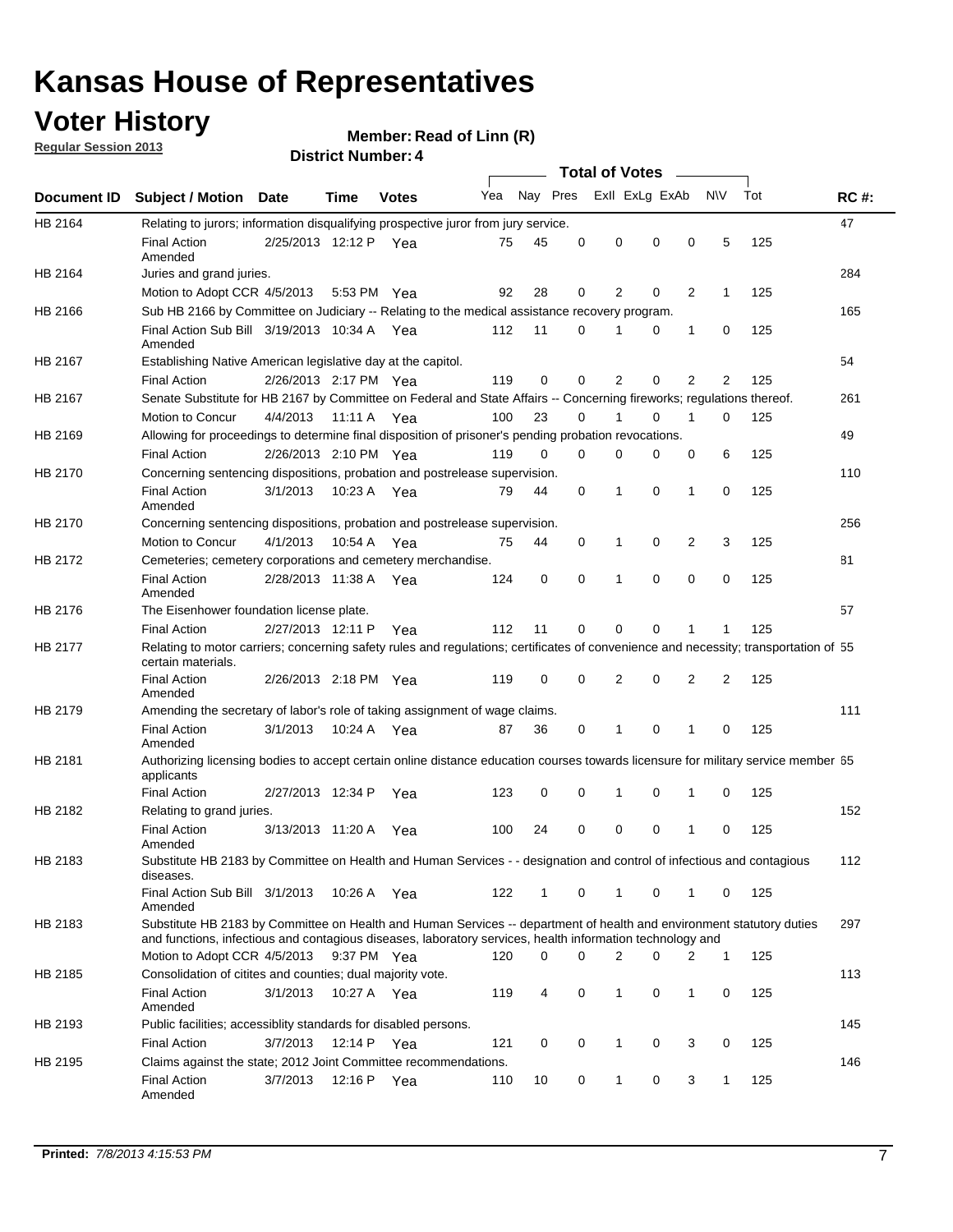### **Voter History**

**Member: Read of Linn (R)** 

**Regular Session 2013**

|                    |                                                                                                                                                                                                                |                       | ר . וסעוווער ועוווסוש |              |     |              | <b>Total of Votes</b> |                |   | $\overline{\phantom{a}}$ |           |     |             |
|--------------------|----------------------------------------------------------------------------------------------------------------------------------------------------------------------------------------------------------------|-----------------------|-----------------------|--------------|-----|--------------|-----------------------|----------------|---|--------------------------|-----------|-----|-------------|
| <b>Document ID</b> | <b>Subject / Motion Date</b>                                                                                                                                                                                   |                       | <b>Time</b>           | <b>Votes</b> | Yea | Nay Pres     |                       | Exll ExLg ExAb |   |                          | <b>NV</b> | Tot | <b>RC#:</b> |
| HB 2197            | Kansas state high school activities association; membership of board of directors and executive board.                                                                                                         |                       |                       |              |     |              |                       |                |   |                          |           |     | 249         |
|                    | <b>Emergency Final</b><br><b>Action Amend</b>                                                                                                                                                                  | 3/26/2013 8:46 PM Yea |                       |              | 69  | 53           | 0                     | 1              | 0 | 2                        | 0         | 125 |             |
| HB 2199            | Second amendment protection act.                                                                                                                                                                               |                       |                       |              |     |              |                       |                |   |                          |           |     | 157         |
|                    | <b>Final Action</b><br>Amended                                                                                                                                                                                 | 3/14/2013 11:34 A     |                       | Yea          | 94  | 29           | 0                     | 0              | 0 | 2                        | 0         | 125 |             |
| HB 2199            | Senate Substitute for HB 2199 by Committee on Federal and State Affairs--Secretary of Administration; successor; diretor of<br>accounts and reports; certain rules and regulations; Kansas liquor control act. |                       |                       |              |     |              |                       |                |   |                          |           |     | 313         |
|                    | Motion to adopt CCR 5/22/2013 2:17 PM Yea                                                                                                                                                                      |                       |                       |              | 89  | 23           | 0                     | $\mathbf 1$    | 0 | 12                       | 0         | 125 |             |
| HB 2200            | Executive chief information technology officer; office of information tehcnology services.                                                                                                                     |                       |                       |              |     |              |                       |                |   |                          |           |     | 114         |
|                    | <b>Final Action</b><br>Amended                                                                                                                                                                                 | 3/1/2013              | 10:28 A Yea           |              | 121 | 2            | 0                     | 1              | 0 | 1                        | 0         | 125 |             |
| HB 2201            | Telecommunications; regulation by the state corporation commission and distributions from the Kansas universal service<br>fund.                                                                                |                       |                       |              |     |              |                       |                |   |                          |           |     | 33          |
|                    | <b>Final Action</b><br>Amended                                                                                                                                                                                 | 2/18/2013 11:24 A     |                       | Yea          | 118 | 1            | 0                     | 2              | 0 | 4                        | 0         | 125 |             |
| HB 2201            | Telecommunications; regulation by the state corporation commission and distributions from the Kansas universal service<br>fund.                                                                                |                       |                       |              |     |              |                       |                |   |                          |           |     | 278         |
|                    | Motion to Adopt CCR 4/5/2013                                                                                                                                                                                   |                       | 12:57 P               | Nay          | 99  | 20           | 0                     | 2              | 0 | 3                        | 1         | 125 |             |
| HB 2202            | Providing automatic relief from certain motor carrier restrictions upon the governor's declaration of emergency.                                                                                               |                       |                       |              |     |              |                       |                |   |                          |           |     | 44          |
|                    | <b>Final Action</b><br>Amended                                                                                                                                                                                 | 2/20/2013 12:25 P     |                       | Yea          | 122 | 0            | 0                     | $\Omega$       | 0 | 0                        | 3         | 125 |             |
| HB 2203            | Relating to exercise of religion.                                                                                                                                                                              |                       |                       |              |     |              |                       |                |   |                          |           |     | 115         |
|                    | <b>Final Action</b><br>Amended                                                                                                                                                                                 | 3/1/2013              | 10:31 A               | Yea          | 109 | 14           | 0                     | 1              | 0 | 1                        | 0         | 125 |             |
| HB 2203            | Relating to exercise of religion.                                                                                                                                                                              |                       |                       |              |     |              |                       |                |   |                          |           |     | 200         |
|                    | Motion to Concur                                                                                                                                                                                               | 3/25/2013 9:41 AM     |                       | Yea          | 109 | 12           | 0                     | 2              | 0 | 2                        | 0         | 125 |             |
| HB 2204            | Relating to redemption of real property.                                                                                                                                                                       |                       |                       |              |     |              |                       |                |   |                          |           |     | 116         |
|                    | <b>Final Action</b><br>Amended                                                                                                                                                                                 | 3/1/2013              | 10:32 A               | Yea          | 123 | 0            | 0                     | 1              | 0 | 1                        | 0         | 125 |             |
| HB 2204            | Extending the judicial branch surcharge for two years.                                                                                                                                                         |                       |                       |              |     |              |                       |                |   |                          |           |     | 308         |
|                    | Motion to adopt CCR $5/13/2013$ 10:38 A Yea                                                                                                                                                                    |                       |                       |              | 121 | $\mathbf{1}$ | 0                     | 0              | 0 | 3                        | 0         | 125 |             |
| HB 2205            | Adoption hearings; time and waiver of notice.                                                                                                                                                                  |                       |                       |              |     |              |                       |                |   |                          |           |     | 117         |
|                    | <b>Final Action</b><br>Amended                                                                                                                                                                                 | 3/1/2013              | 10:33 A Yea           |              | 123 | 0            | 0                     | 1              | 0 | 1                        | 0         | 125 |             |
| HB 2207            | Substitute HB 2207 by Committee on Agriculture and Natural Resources--Amending provisions relating to the regulation and<br>certification of animal feeding facilities.                                        |                       |                       |              |     |              |                       |                |   |                          |           |     | 56          |
|                    | Final Action Sub Bill 2/26/2013 2:20 PM Yea                                                                                                                                                                    |                       |                       |              | 119 | 0            | 0                     | 2              | 0 | 2                        | 2         | 125 |             |
| HB 2207            | Substitute HB 2207 by Committee on Agriculture and Natural Resources--Amending provisions relating to the regulation and<br>certification of animal feeding facilities.                                        |                       |                       |              |     |              |                       |                |   |                          |           |     | 257         |
|                    | Motion to Concur                                                                                                                                                                                               | 4/1/2013 2:23 PM Yea  |                       |              | 119 | 0            | 0                     | 1              | 0 | 3                        | 2         | 125 |             |
| HB 2209            | Amendments to the Kansas offender registration act.                                                                                                                                                            |                       |                       |              |     |              |                       |                |   |                          |           |     | 66          |
|                    | <b>Final Action</b><br>Amended                                                                                                                                                                                 | 2/27/2013 12:35 P Yea |                       |              | 123 | 0            | 0                     | 1              | 0 | $\mathbf{1}$             | 0         | 125 |             |
| HB 2210            | Elections; change of party affiliation.                                                                                                                                                                        |                       |                       |              |     |              |                       |                |   |                          |           |     | 132         |
|                    | <b>Emergency Final</b><br><b>Action Amend</b>                                                                                                                                                                  | 3/1/2013              | 1:02 PM Yea           |              | 72  | 49           | 0                     | 1              | 0 | 1                        | 2         | 125 |             |
| HB 2212            | Concerning the requirements to receiving a service grant through the veterans claims assistance program.                                                                                                       |                       |                       |              |     |              |                       |                |   |                          |           |     | 118         |
|                    | <b>Final Action</b>                                                                                                                                                                                            | 3/1/2013              | 10:34 A               | Yea          | 123 | 0            | 0                     | 1              | 0 | 1                        | 0         | 125 |             |
| HB 2213            | Member elections and retirement benefit determinations and one-time payments under KPERS act of 2015.                                                                                                          |                       |                       |              |     |              |                       |                |   |                          |           |     | 27          |
|                    | <b>Final Action</b><br>Amended                                                                                                                                                                                 | 2/15/2013 11:19 A Yea |                       |              | 115 | 0            | 0                     | 2              | 2 | 3                        | 3         | 125 |             |
| HB 2213            | Member elections and retirement benefit determinations and one-time payments under KPERS act of 2015.                                                                                                          |                       |                       |              |     |              |                       |                |   |                          |           |     | 311         |
|                    | Motion to adopt CCR 5/20/2013 2:11 PM Yea                                                                                                                                                                      |                       |                       |              | 104 | 0            | 0                     | 1              | 0 | 16                       | 4         | 125 |             |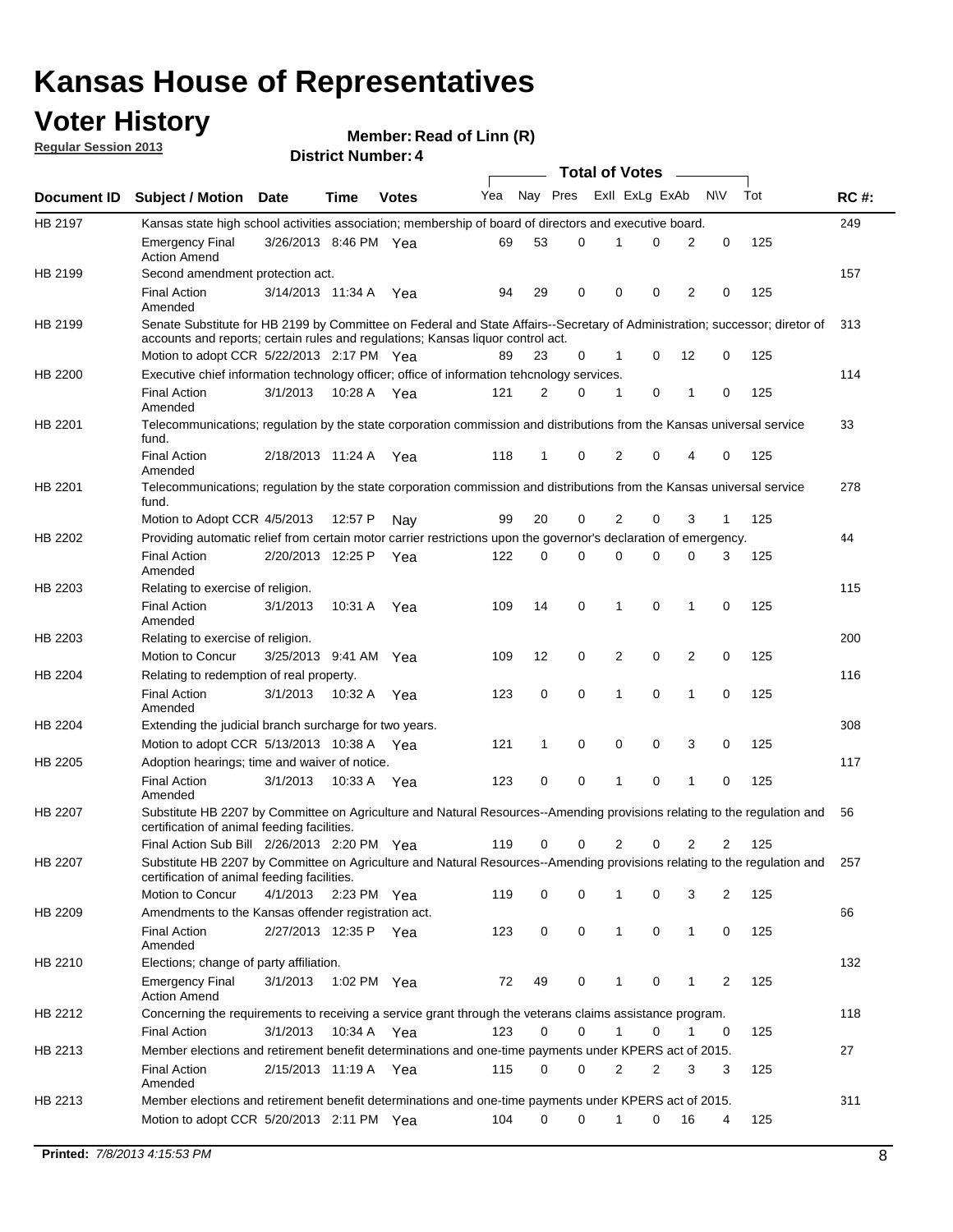### **Voter History**

**Member: Read of Linn (R)** 

**Regular Session 2013**

|                    |                                                                                                                                                                                                       |                       | ר . וסעוווארו וטווע |               |              |    |   | <b>Total of Votes</b> |          | $\sim$         |           |     |             |
|--------------------|-------------------------------------------------------------------------------------------------------------------------------------------------------------------------------------------------------|-----------------------|---------------------|---------------|--------------|----|---|-----------------------|----------|----------------|-----------|-----|-------------|
| <b>Document ID</b> | <b>Subject / Motion Date</b>                                                                                                                                                                          |                       | Time                | <b>Votes</b>  | Yea Nay Pres |    |   | Exll ExLg ExAb        |          |                | <b>NV</b> | Tot | <b>RC#:</b> |
| HB 2216            | Repealing certain joint committees and amending related statutes; amending the joint committees on special claims against<br>the state.                                                               |                       |                     |               |              |    |   |                       |          |                |           |     | 119         |
|                    | <b>Final Action</b><br>Amended                                                                                                                                                                        | 3/1/2013              | 10:36 A             | Yea           | 91           | 32 | 0 | 1                     | 0        | 1              | 0         | 125 |             |
| HB 2216            | Repealing certain joint committees and amending related statutes; amending the joint committees on special claims against<br>the state.                                                               |                       |                     |               |              |    |   |                       |          |                |           |     | 323         |
|                    | Motion to adopt CCR 6/2/2013                                                                                                                                                                          |                       | 12:18 A             | Yea           | 81           | 28 | 0 | 1                     | 0        | 6              | 9         | 125 |             |
| HB 2217            | Creating the crime of female genital mutilation and setting the penalty.                                                                                                                              |                       |                     |               |              |    |   |                       |          |                |           |     | 120         |
|                    | <b>Final Action</b><br>Amended                                                                                                                                                                        | 3/1/2013              |                     | 10:37 A Yea   | 123          | 0  | 0 | 1                     | 0        | $\mathbf{1}$   | 0         | 125 |             |
| HB 2218            | Driving under the influence of alcohol or drugs; tests; implied consent; administrative hearings.                                                                                                     |                       |                     |               |              |    |   |                       |          |                |           |     | 82          |
|                    | <b>Final Action</b>                                                                                                                                                                                   | 2/28/2013 11:40 A Yea |                     |               | 124          | 0  | 0 |                       | $\Omega$ | 0              | 0         | 125 |             |
| HB 2218            | Driving under the influence of alcohol or drugs; boating under the influence of alcohol or drugs; tests; implied consent;<br>administrative hearings; aggravated battery DUI.                         |                       |                     |               |              |    |   |                       |          |                |           |     | 303         |
|                    | Motion to adopt CCR 5/9/2013 11:46 A                                                                                                                                                                  |                       |                     | Yea           | 120          | 2  | 0 | 1                     | 0        | 1              | 1         | 125 |             |
| HB 2221            | Enacting the equal access act; school employees; professional employees organization.                                                                                                                 |                       |                     |               |              |    |   |                       |          |                |           |     | 83          |
|                    | <b>Final Action</b>                                                                                                                                                                                   | 2/28/2013 11:42 A     |                     | Yea           | 71           | 53 | 0 | 1                     | 0        | 0              | 0         | 125 |             |
| HB 2222            | School districts; bullying policies.<br><b>Emergency Final</b>                                                                                                                                        | 3/1/2013              |                     | 1:13 PM $Yea$ | 119          | 1  | 1 | 1                     | 0        | 1              | 2         | 125 | 141         |
| HB 2228            | <b>Action Amend</b><br>Decreased employer payments to group insurance reserve fund for KPERS plan of death and long-term disability benefits<br>during fiscal years 2014 and 2015.                    |                       |                     |               |              |    |   |                       |          |                |           |     | 28          |
|                    | <b>Final Action</b><br>Amended                                                                                                                                                                        | 2/15/2013 11:21 A Yea |                     |               | 115          | 0  | 0 | 2                     | 2        | 3              | 3         | 125 |             |
| HB 2231            | Substitute HB 2231 by Committee on Appropriations - Appropriations for FY 2014, FY 2015, FY 2016, FY 2017 and FY 2018<br>for various state agencies; capital improvement projects.                    |                       |                     |               |              |    |   |                       |          |                |           |     | 177         |
|                    | Final Action Sub Bill 3/20/2013 10:29 A Yea<br>Amended                                                                                                                                                |                       |                     |               | 68           | 55 | 0 |                       | 0        | 1              | 0         | 125 |             |
| HB 2234            | Contracts between the Kansas turnpike authority and the Kansas department of transportation.                                                                                                          |                       |                     |               |              |    |   |                       |          |                |           |     | 151         |
|                    | <b>Final Action</b><br>Amended                                                                                                                                                                        | 3/11/2013 11:16 A Yea |                     |               | 81           | 41 | 0 | 0                     | 1        | $\overline{2}$ | 0         | 125 |             |
| HB 2234            | Naming the secretary of transportation as the director of operations of the Kansas turnpike authority; pertaining to certain<br>contracts between the authority and the department of transportation. |                       |                     |               |              |    |   |                       |          |                |           |     | 299         |
|                    | Motion to Adopt CCR 4/5/2013                                                                                                                                                                          |                       | 10:12 P             | Yea           | 76           | 44 | 0 | 2                     | 0        | 2              | 1         | 125 |             |
| HB 2244            | Taxation of watercraft.<br><b>Emergency Final</b>                                                                                                                                                     | 3/26/2013 8:49 PM Yea |                     |               | 107          | 15 | 0 | 1                     | 0        | 2              | 0         | 125 | 250         |
|                    | <b>Action Amend</b>                                                                                                                                                                                   |                       |                     |               |              |    |   |                       |          |                |           |     |             |
| HB 2249            | City annexation of fire district land; double taxation; refund.<br>Final Action 3/1/2013 10:39 A Yea<br>Amended                                                                                       |                       |                     |               | 101          | 22 | 0 | $\mathbf{1}$          | 0        | $\mathbf{1}$   | 0         | 125 | 121         |
| HB 2249            | Certain property issues; fire districts; historic preservation; solid waste.                                                                                                                          |                       |                     |               |              |    |   |                       |          |                |           |     | 310         |
|                    | Motion to Adopt CCR 5/17/2013 10:25 A Yea                                                                                                                                                             |                       |                     |               | 92           | 18 | 0 | 1                     | 0        | 14             | 0         | 125 |             |
| HB 2252            | Eliminating the statute of limitations for prosecutions of rape and aggravated criminal sodomy.                                                                                                       |                       |                     |               |              |    |   |                       |          |                |           |     | 122         |
|                    | <b>Final Action</b><br>Amended                                                                                                                                                                        | 3/1/2013              |                     | 10:40 A Yea   | 123          | 0  | 0 |                       | 0        | 1              | 0         | 125 |             |
| HB 2253            | Abortion; prohibiting funding for abortion services; amending late-term abortion and woman's- right-to-know statutes.                                                                                 |                       |                     |               |              |    |   |                       |          |                |           |     | 178         |
|                    | <b>Final Action</b><br>Amended                                                                                                                                                                        | 3/20/2013 10:31 A Yea |                     |               | 92           | 31 | 0 | 1                     | 0        | 1              | 0         | 125 |             |
| HB 2253            | Abortion; prohibiting funding for abortion services; amending late-term abortion and woman's- right-to-know statutes.                                                                                 |                       |                     |               |              |    |   |                       |          |                |           |     | 301         |
|                    | Motion to Adopt CCR 4/5/2013                                                                                                                                                                          |                       |                     | 10:34 P Yea   | 90           | 30 | 0 | 2                     | 0        | 2              | 1         | 125 |             |
| HB 2255            | Economic development; investments in telecommunications machinery and equipment.                                                                                                                      |                       |                     |               |              |    |   |                       |          |                |           |     | 142         |
|                    | EFA Sub Bill<br>Amended                                                                                                                                                                               | 3/1/2013              |                     | 1:15 PM $Yea$ | 116          | 5  | 0 | -1                    | 0        | 1              | 2         | 125 |             |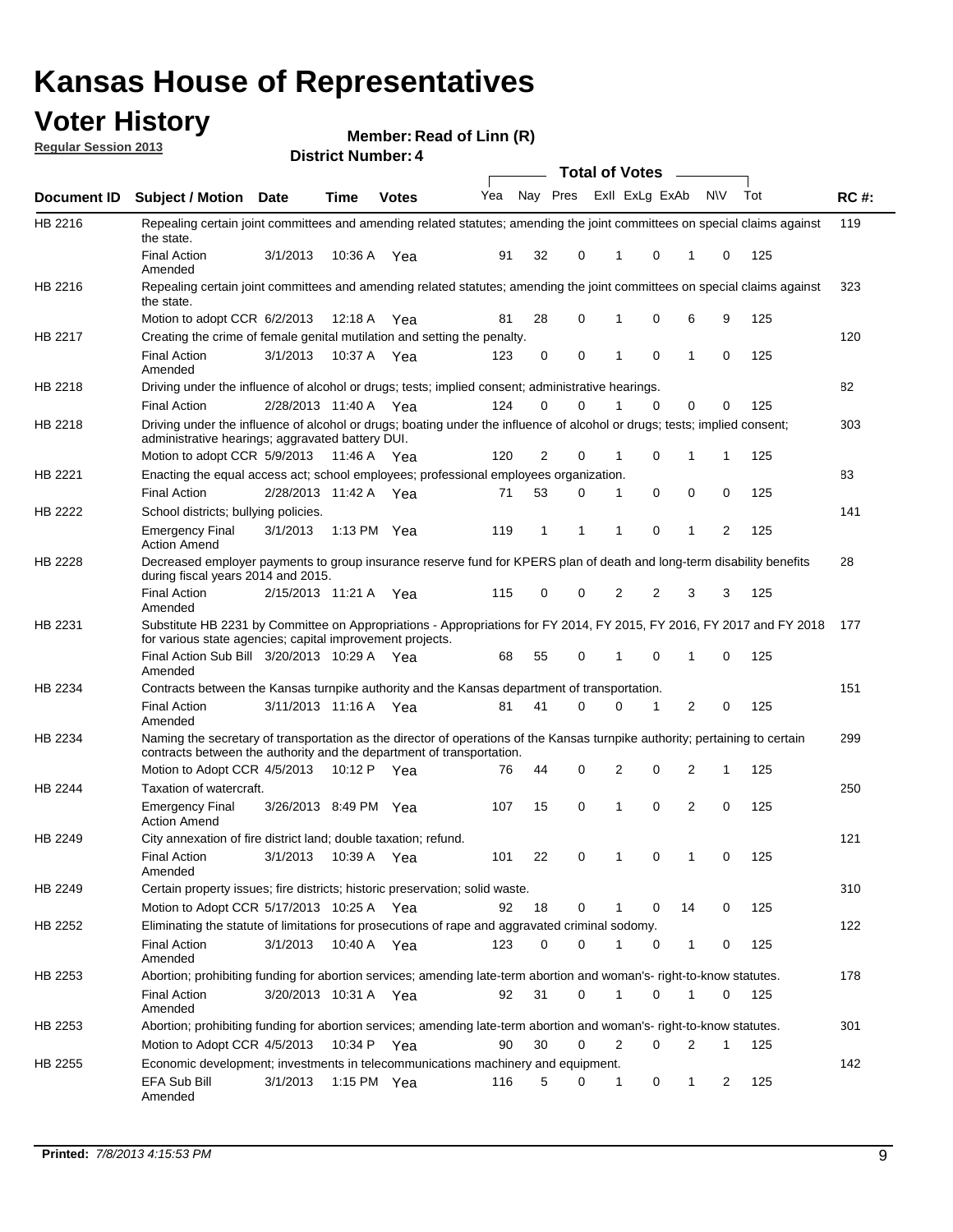### **Voter History**

**Member: Read of Linn (R)** 

**Regular Session 2013**

|                    |                                                                                                                                                                                       |                       | ר . וסעוווארו וטווע |              |     |              |             | <b>Total of Votes</b> |              | $\sim$       |                |     |             |
|--------------------|---------------------------------------------------------------------------------------------------------------------------------------------------------------------------------------|-----------------------|---------------------|--------------|-----|--------------|-------------|-----------------------|--------------|--------------|----------------|-----|-------------|
| <b>Document ID</b> | <b>Subject / Motion Date</b>                                                                                                                                                          |                       | Time                | <b>Votes</b> | Yea | Nay Pres     |             | Exll ExLg ExAb        |              |              | <b>NV</b>      | Tot | <b>RC#:</b> |
| HB 2259            | Domestic relations; relating to dissolution of marriage;                                                                                                                              |                       |                     |              |     |              |             |                       |              |              |                |     | 58          |
|                    | <b>Final Action</b>                                                                                                                                                                   | 2/27/2013 12:12 P     |                     | Yea          | 123 | 0            | 0           | 1                     | 0            | 1            | 0              | 125 |             |
| HB 2261            | Authorizing the expenditure of unencumbered balances held by school district; removing the cap for contingency reserve<br>fund.                                                       |                       |                     |              |     |              |             |                       |              |              |                |     | 48          |
|                    | <b>Final Action</b><br>Amended                                                                                                                                                        | 2/25/2013 12:13 P     |                     | Yea          | 120 | 0            | 0           | 0                     | 0            | 0            | 5              | 125 |             |
| HB 2261            | School districts; expenditure of unencumbered bala ces; removing the cap for contingency reserve fund; establishing celebrate 305<br>freedom week; bullying policies. ies.            |                       |                     |              |     |              |             |                       |              |              |                |     |             |
|                    | Motion to adopt CCR 5/9/2013 2:25 PM Yea                                                                                                                                              |                       |                     |              | 119 | 1            | 0           |                       | 0            | 4            | 0              | 125 |             |
| HB 2262            | Substitute HB 2262 by Committee on Appropriations - Amending the percentage amount that is deposited into the oil and gas 210<br>valuation depletion trust fund from 12.41% to 8.25%. |                       |                     |              |     |              |             |                       |              |              |                |     |             |
|                    | Final Action Sub Bill 3/26/2013 9:58 AM Yea                                                                                                                                           |                       |                     |              | 96  | 23           | 0           |                       | 0            | 5            | 0              | 125 |             |
| HB 2267            | Income tax, credits, high performance incentive program; subtraction modifications, certain expenses related to living dinor<br>organ donations.                                      |                       |                     |              |     |              |             |                       |              |              |                |     | 252         |
|                    | <b>Emergency Final</b><br><b>Action Amend</b>                                                                                                                                         | 3/26/2013 8:52 PM Yea |                     |              | 106 | 16           | 0           | 1                     | 0            | 2            | 0              | 125 |             |
| HB 2269            | John Bower memorial highway.                                                                                                                                                          |                       |                     |              |     |              |             |                       |              |              |                |     | 84          |
|                    | <b>Final Action</b><br>Amended                                                                                                                                                        | 2/28/2013 11:44 A     |                     | Yea          | 114 | 10           | 0           | 1                     | $\mathbf 0$  | 0            | 0              | 125 |             |
| HB 2272            | Exempting IRB-purchased property from property taxatin without state ownerhsip requirement.                                                                                           |                       |                     |              |     |              |             |                       |              |              |                |     | 123         |
|                    | <b>Final Action</b>                                                                                                                                                                   | 3/1/2013              | 10:41 A             | Yea          | 123 | 0            | 0           | 1                     | 0            | $\mathbf{1}$ | 0              | 125 |             |
| HB 2278            | Creating a penalty enhancement for the theft or burglary of a firearm.                                                                                                                |                       |                     |              |     |              |             |                       |              |              |                |     | 135         |
|                    | <b>Emergency Final</b><br><b>Action Amend</b>                                                                                                                                         | 3/1/2013              | 1:06 PM Yea         |              | 117 | 4            | $\mathbf 0$ | 1                     | $\Omega$     | 1            | 2              | 125 |             |
| HB 2280            | School districts; establishing celebrate freedom week and related curriculum.                                                                                                         |                       |                     |              |     |              |             |                       |              |              |                |     | 140         |
|                    | <b>Emergency Final</b><br><b>Action Amend</b>                                                                                                                                         | 3/1/2013              | 1:12 PM Yea         |              | 95  | 25           | 1           | 1                     | 0            | 1            | 2              | 125 |             |
| HB 2294            | Kansas uniform securities act.                                                                                                                                                        |                       |                     |              |     |              |             |                       |              |              |                |     | 124         |
|                    | <b>Final Action</b>                                                                                                                                                                   | 3/1/2013              | 10:42 A             | Yea          | 123 | 0            | 0           | 1                     | 0            | 1            | 0              | 125 |             |
| HB 2296            | Campaign finance; permitted uses of campaign funds.                                                                                                                                   |                       |                     |              |     |              |             |                       |              |              |                |     | 148         |
|                    | <b>Final Action</b>                                                                                                                                                                   | 3/8/2013              | 11:12 A Yea         |              | 120 | $\mathbf{1}$ | 0           | 0                     | $\mathbf{1}$ | 2            | $\mathbf{1}$   | 125 |             |
| HB 2298            | Amending the crimes of interference with law enforcement and giving a false alarm.                                                                                                    |                       |                     |              |     |              |             |                       |              |              |                |     | 136         |
|                    | <b>Emergency Final</b><br>Action                                                                                                                                                      | 3/1/2013              | 1:07 PM Yea         |              | 121 | 0            | 0           | 1                     | 0            | 1            | $\overline{2}$ | 125 |             |
| HB 2302            | Relating to drug screening, criminal history record check and fingerprinting of certain persons and employees.                                                                        |                       |                     |              |     |              |             |                       |              |              |                |     | 85          |
|                    | <b>Final Action</b><br>Amended                                                                                                                                                        | 2/28/2013 11:45 A     |                     | Yea          | 124 | $\Omega$     | $\Omega$    | 1                     | 0            | 0            | 0              | 125 |             |
| HB 2303            | Relating to drivier's license fees; driving under the influence equipment fund.                                                                                                       |                       |                     |              |     |              |             |                       |              |              |                |     | 125         |
|                    | <b>Final Action</b><br>Amended                                                                                                                                                        | 3/1/2013              | 10:44 A             | Yea          | 113 | 10           | 0           | 1                     | 0            | 1            | 0              | 125 |             |
| HB 2305            | Kansas storage tank act and containment of underground storage tanks.                                                                                                                 |                       |                     |              |     |              |             |                       |              |              |                |     | 126         |
|                    | <b>Final Action</b>                                                                                                                                                                   | 3/1/2013              | 10:45 A             | Yea          | 123 | 0            | 0           | 1                     | 0            | 1            | 0              | 125 |             |
| HB 2305            | Kansas storage tank act and containment of underground storage tanks.                                                                                                                 |                       |                     |              |     |              |             |                       |              |              |                |     | 197         |
|                    | Motion to Concur                                                                                                                                                                      | 3/22/2013 11:36 A     |                     | Yea          | 119 | 0            | 0           | 2                     | 0            | 3            | $\mathbf{1}$   | 125 |             |
| HB 2311            | Increasing delinquent registration fees.<br><b>Final Action</b>                                                                                                                       | 3/1/2013              | 10:50 A             | Nay          | 24  | 99           | 0           | 1                     | 0            | 1            | 0              | 125 | 127         |
| HB 2312            | Kansas uninsurable health insurance plan; increase in life time limit.                                                                                                                |                       |                     |              |     |              |             |                       |              |              |                |     | 95          |
|                    | <b>Final Action</b>                                                                                                                                                                   | 3/1/2013              | 9:53 AM Yea         |              | 123 | 0            | 0           | 1                     | 0            | 1            | 0              | 125 |             |
| HB 2318            | Authorizing use of motorcycle headlamp modulation systems and side lamps.                                                                                                             |                       |                     |              |     |              |             |                       |              |              |                |     | 128         |
|                    | <b>Final Action</b><br>Amended                                                                                                                                                        | 3/1/2013              | 10:52 A             | Yea          | 123 | 0            | 0           | 1                     | 0            | 1            | 0              | 125 |             |
| HB 2318            | Authorizing use of motorcycle headlamp modulation systems and side lamps.                                                                                                             |                       |                     |              |     |              |             |                       |              |              |                |     | 201         |
|                    | Motion to Concur                                                                                                                                                                      | 3/25/2013 9:44 AM Yea |                     |              | 121 | 0            | 0           | 2                     | 0            | 2            | 0              | 125 |             |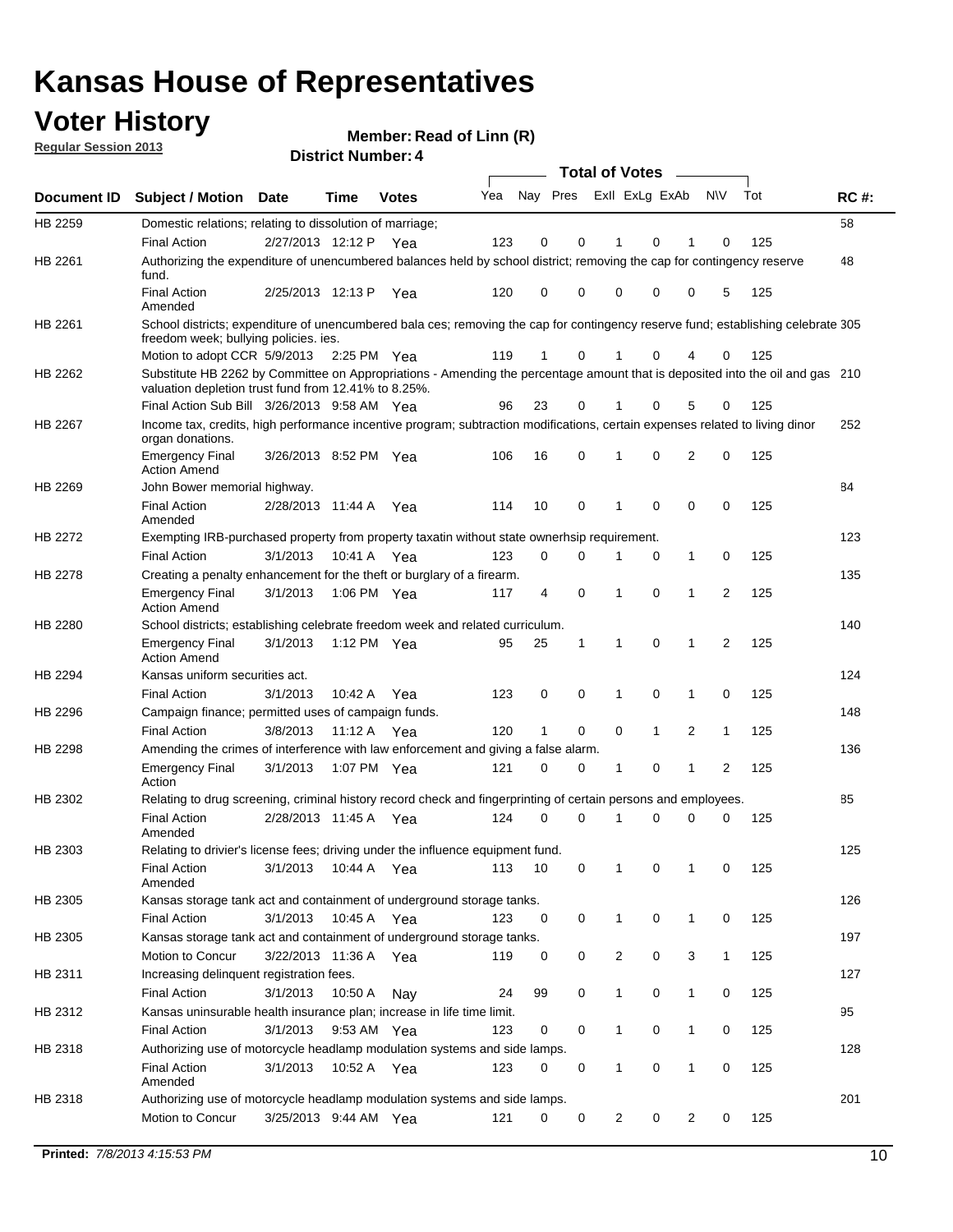### **Voter History**

**Member: Read of Linn (R)** 

**Regular Session 2013**

|             |                                                                                                                                                                                             | <b>Total of Votes</b> |             |              |     |             |             |                |   |                |           |     |             |  |
|-------------|---------------------------------------------------------------------------------------------------------------------------------------------------------------------------------------------|-----------------------|-------------|--------------|-----|-------------|-------------|----------------|---|----------------|-----------|-----|-------------|--|
| Document ID | <b>Subject / Motion</b>                                                                                                                                                                     | <b>Date</b>           | Time        | <b>Votes</b> | Yea | Nay Pres    |             | Exll ExLg ExAb |   |                | <b>NV</b> | Tot | <b>RC#:</b> |  |
| HB 2319     | Creating the coalition of innovative districts act.                                                                                                                                         |                       |             |              |     |             |             |                |   |                |           |     | 149         |  |
|             | <b>Final Action</b><br>Amended                                                                                                                                                              | 3/8/2013              | 11:17 A     | Yea          | 74  | 47          | 0           | 0              | 1 | 3              | 0         | 125 |             |  |
| HB 2319     | Creating the coalition of innovative districts act.                                                                                                                                         |                       |             |              |     |             |             |                |   |                |           |     | 279         |  |
|             | Motion to Adopt CCR 4/5/2013                                                                                                                                                                |                       |             | 1:03 PM Yea  | 71  | 47          | 0           | 2              | 0 | 3              | 2         | 125 |             |  |
| HB 2322     | Relating to the division of health of the department of health and environment.                                                                                                             |                       |             |              |     |             |             |                |   |                |           |     | 86          |  |
|             | <b>Final Action</b><br>Amended                                                                                                                                                              | 2/28/2013 11:46 A Yea |             |              | 118 | 6           | 0           | 1              | 0 | 0              | 0         | 125 |             |  |
| HB 2326     | VoIP and IP enabled services.                                                                                                                                                               |                       |             |              |     |             |             |                |   |                |           |     | 129         |  |
|             | <b>Final Action</b><br>Amended                                                                                                                                                              | 3/1/2013              | 10.53 A     | Yea          | 123 | $\mathbf 0$ | 0           | $\mathbf{1}$   | 0 | 1              | 0         | 125 |             |  |
| HB 2338     | Courts; docket fees.                                                                                                                                                                        |                       |             |              |     |             |             |                |   |                |           |     | 211         |  |
|             | <b>Final Action</b><br>Amended                                                                                                                                                              | 3/26/2013 10:00 A     |             | Yea          | 67  | 52          | 0           | $\mathbf 1$    | 0 | 5              | 0         | 125 |             |  |
| HB 2339     | Allowing insurers to return premiums to a policyholder separate from the notice of an adverse underwriting decision.                                                                        |                       |             |              |     |             |             |                |   |                |           |     | 67          |  |
|             | <b>Final Action</b>                                                                                                                                                                         | 2/28/2013 11:16 A Yea |             |              | 124 | 0           | 0           |                | 0 | 0              | 0         | 125 |             |  |
| HB 2339     | Combining life insurance with certain additional health related riders, insurance agents-lines of insurance, health insurance for 287<br>certain firefighters and law enforcement officers. |                       |             |              |     |             |             |                |   |                |           |     |             |  |
|             | Motion to Adopt CCR 4/5/2013 7:15 PM Yea                                                                                                                                                    |                       |             |              | 116 | 4           | 0           | 2              | 0 | 2              | -1        | 125 |             |  |
| HB 2343     | Relating to the secretary of health and environment; office of laboratory services.                                                                                                         |                       |             |              |     |             |             |                |   |                |           |     | 130         |  |
|             | <b>Final Action</b>                                                                                                                                                                         | 3/1/2013              | 10:54 A Yea |              | 89  | 34          | 0           | 1              | 0 | $\mathbf{1}$   | 0         | 125 |             |  |
| HB 2349     | School districts; audit by legislative post audit committee.                                                                                                                                |                       |             |              |     |             |             |                |   |                |           |     | 87          |  |
|             | <b>Final Action</b><br>Amended                                                                                                                                                              | 2/28/2013 11:48 A Yea |             |              | 120 | 4           | $\mathbf 0$ | $\mathbf{1}$   | 0 | $\mathbf 0$    | 0         | 125 |             |  |
| HB 2349     | 291<br>School districts; audit by legislative post audit committee.                                                                                                                         |                       |             |              |     |             |             |                |   |                |           |     |             |  |
|             | Motion to Concur                                                                                                                                                                            | 4/5/2013              |             | 7:55 PM Yea  | 118 | 2           | 0           | 2              | 0 | 2              | 1         | 125 |             |  |
| HB 2352     | Maximum benefits increased for certain members of the Kansas police and firemen's retirement system.<br>88                                                                                  |                       |             |              |     |             |             |                |   |                |           |     |             |  |
|             | <b>Final Action</b>                                                                                                                                                                         | 2/28/2013 11:49 A     |             | Yea          | 124 | 0           | 0           | 1              | 0 | 0              | 0         | 125 |             |  |
| HB 2353     | Adding certain controlled substances as schedule I drugs.                                                                                                                                   |                       |             |              |     |             |             |                |   |                |           |     | 138         |  |
|             | Emergency Final<br>Action                                                                                                                                                                   | 3/1/2013              |             | 1:09 PM Yea  | 121 | 0           | 0           | $\mathbf{1}$   | 0 | 1              | 2         | 125 |             |  |
| HB 2357     | 96<br>242nd engineer company ae" KS army national guard ae" membrial highway.                                                                                                               |                       |             |              |     |             |             |                |   |                |           |     |             |  |
|             | <b>Final Action</b>                                                                                                                                                                         | 3/1/2013              |             | 9:54 AM Yea  | 123 | 0           | 0           | 1              | 0 | 1              | 0         | 125 |             |  |
| HB 2357     | 242nd engineer company-KS army national guard- highway.                                                                                                                                     |                       |             |              |     |             |             |                |   |                |           |     | 202         |  |
|             | Motion to Concur                                                                                                                                                                            | 3/25/2013 9:47 AM Yea |             |              | 121 | $\mathbf 0$ | $\mathbf 0$ | 2              | 0 | $\overline{2}$ | 0         | 125 |             |  |
| HB 2363     | Exempting certain aggregate mining operations from department of health and environment regulations.                                                                                        |                       |             |              |     |             |             |                |   |                |           |     | 131         |  |
|             | <b>Final Action</b><br>Amended                                                                                                                                                              | 3/1/2013              | 10:56 A     | Yea          | 123 | 0           | 0           | 1              | 0 | 1              | 0         | 125 |             |  |
| HB 2363     | Water; wastewater regulations for sand and gravel; streams, dams and water obstructions.                                                                                                    |                       |             |              |     |             |             |                |   |                |           |     | 280         |  |
|             | Motion to Adopt CCR 4/5/2013                                                                                                                                                                |                       |             | 1:10 PM Yea  | 119 | 0           | 0           | 2              | 0 | 3              | 1         | 125 |             |  |
| HB 2368     | Relating to the governor's mental health services planning council.                                                                                                                         |                       |             |              |     |             |             |                |   |                |           |     | 137         |  |
|             | Emergency Final<br><b>Action Amend</b>                                                                                                                                                      | 3/1/2013              |             | 1:08 PM Yea  | 121 | 0           | 0           | 1              | 0 | $\mathbf{1}$   | 2         | 125 |             |  |
| HB 2377     | Relating to court fees and costs; judicial branch surcharge fund.                                                                                                                           |                       |             |              |     |             |             |                |   |                |           |     | 212         |  |
|             | <b>Final Action</b>                                                                                                                                                                         | 3/26/2013 10:01 A Yea |             |              | 118 | 1           | 0           |                | 0 | 5              | 0         | 125 |             |  |
| HB 2378     | Sales tax exemption for sales of certain machinery and equipment used for surface mining activities.                                                                                        |                       |             |              |     |             |             |                |   |                |           |     | 251         |  |
|             | Emergency Final<br><b>Action Amend</b>                                                                                                                                                      | 3/26/2013 8:51 PM Yea |             |              | 104 | 18          | 0           | 1              | 0 | 2              | 0         | 125 |             |  |
| HB 2381     | Election campaign finance; removing certain limitations to contributions made during legislative sessions.                                                                                  |                       |             |              |     |             |             |                |   |                |           |     | 198         |  |
|             | <b>Final Action</b><br>Amended                                                                                                                                                              | 3/25/2013 9:30 AM Yea |             |              | 100 | 21          | 0           | 2              | 0 | 2              | 0         | 125 |             |  |
| HB 2387     | Clarifying that felony murder is not a lesser included offense of capital murder.                                                                                                           |                       |             |              |     |             |             |                |   |                |           |     | 213         |  |
|             | <b>Final Action</b>                                                                                                                                                                         | 3/26/2013 10:02 A     |             | Yea          | 117 | 2           | 0           | 1              | 0 | 5              | 0         | 125 |             |  |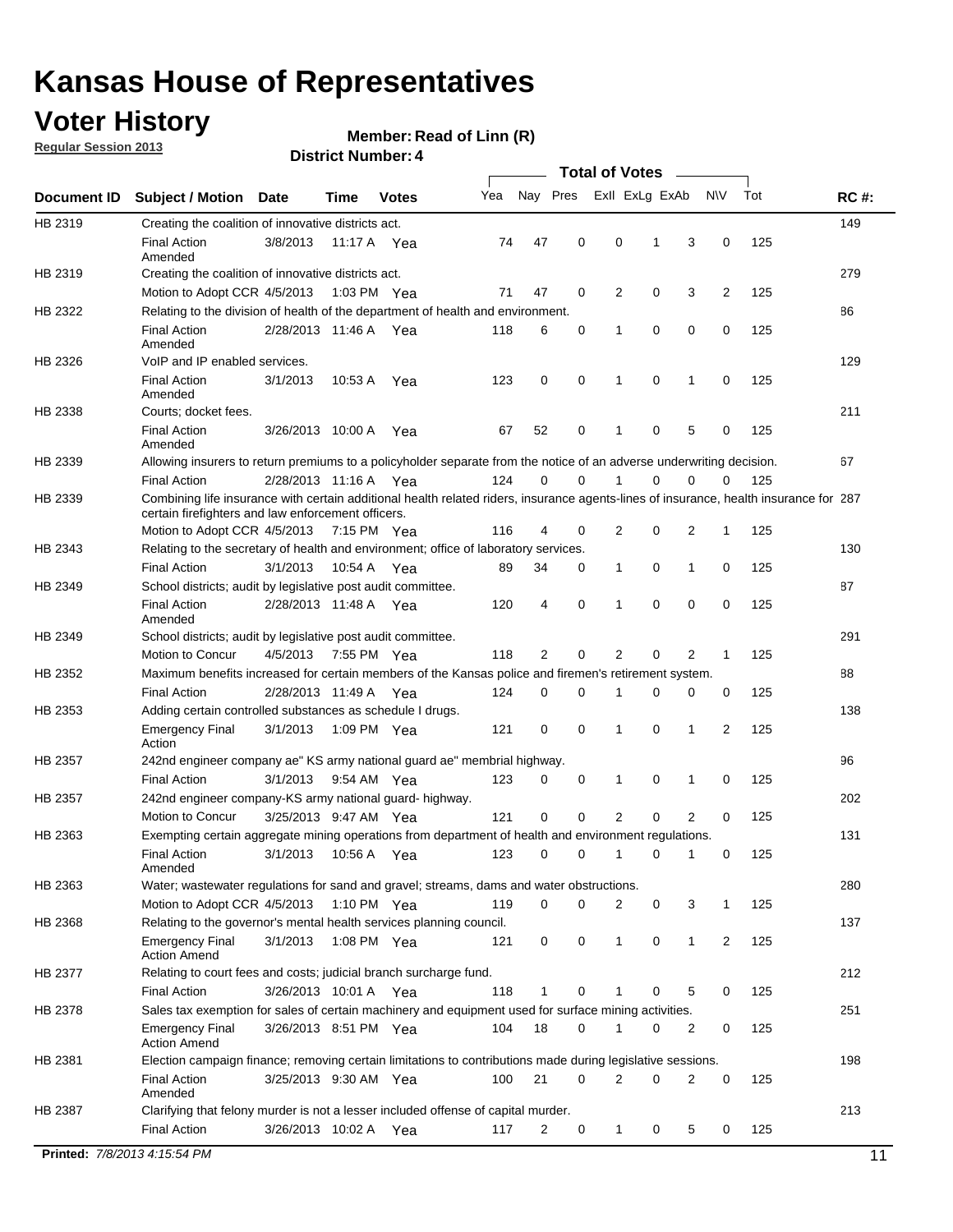### **Voter History**

**Member: Read of Linn (R)** 

**Regular Session 2013**

|                 |                                                                                                                                                                                                                                                  |                       |         | ר . וסעוווער ועוווסוש | <b>Total of Votes</b><br>$\sim$ |              |             |              |                |                |           |     |             |  |
|-----------------|--------------------------------------------------------------------------------------------------------------------------------------------------------------------------------------------------------------------------------------------------|-----------------------|---------|-----------------------|---------------------------------|--------------|-------------|--------------|----------------|----------------|-----------|-----|-------------|--|
| Document ID     | <b>Subject / Motion Date</b>                                                                                                                                                                                                                     |                       | Time    | <b>Votes</b>          | Yea                             |              | Nay Pres    |              | Exll ExLg ExAb |                | <b>NV</b> | Tot | <b>RC#:</b> |  |
| HB 2389         | Capital murder; notice of intent to seek the death penalty.                                                                                                                                                                                      |                       |         |                       |                                 |              |             |              |                |                |           |     | 214         |  |
|                 | <b>Final Action</b>                                                                                                                                                                                                                              | 3/26/2013 10:03 A Yea |         |                       | 118                             | 1            | 0           | 1            | 0              | 5              | 0         | 125 |             |  |
| HB 2391         | School finance; amount of tax levy authorized to finance ancillary school facilities.                                                                                                                                                            |                       |         |                       |                                 |              |             |              |                |                |           |     | 237         |  |
|                 | <b>Emergency Final</b><br><b>Action Amend</b>                                                                                                                                                                                                    | 3/26/2013 8:30 PM Yea |         |                       | 64                              | 57           | $\Omega$    | 1            | 0              | $\overline{2}$ | 1         | 125 |             |  |
| HB 2391         | Senate Substitute for HB 2391 by Committee on Ways and Means - Creating the joint committee on uniform educational<br>standards oversight.                                                                                                       |                       |         |                       |                                 |              |             |              |                |                |           |     | 321         |  |
|                 | Sub Motion to Concur 6/1/2013                                                                                                                                                                                                                    |                       | 10:06 P | Yea                   | 55                              | 58           | 0           | 0            | 0              | 6              | 6         | 125 |             |  |
| HB 2396         | Allowing the secretary of administration to identify state owned real property as surplus property and establishing an appeals 253<br>process of such identification; also amending procedures for the disposition of state surplus real estate. |                       |         |                       |                                 |              |             |              |                |                |           |     |             |  |
|                 | <b>Emergency Final</b><br><b>Action Amend</b>                                                                                                                                                                                                    | 3/26/2013 8:53 PM Yea |         |                       | 122                             | 0            | $\Omega$    |              | 0              | 2              | 0         | 125 |             |  |
| HB 2403         | Issuing \$1,500,000,000 of pension obligation bonds to finance a portion of the unfunded actuarial liability of KPERS.                                                                                                                           |                       |         |                       |                                 |              |             |              |                |                |           |     | 236         |  |
|                 | <b>Final Action</b><br>Amended                                                                                                                                                                                                                   | 3/26/2013 8:29 PM Yea |         |                       | 73                              | 49           | 0           | 1            | 0              | 2              | 0         | 125 |             |  |
| <b>HCR 5014</b> | Urging approval of the Presidential Permit application allowing the construction and operation of the TransCanada Keystone<br>XL Pipeline.                                                                                                       |                       |         |                       |                                 |              |             |              |                |                |           |     | 215         |  |
|                 | <b>Final Action</b>                                                                                                                                                                                                                              | 3/26/2013 10:05 A     |         | Yea                   | 108                             | 11           | 0           | 1            | 0              | 5              | 0         | 125 |             |  |
| HR 6004         | Rules of House of Representatives, permanent rules of the 2013-2014 biennium.                                                                                                                                                                    |                       |         |                       |                                 |              |             |              |                |                |           |     | 4           |  |
|                 | <b>Final Action</b><br>Amended                                                                                                                                                                                                                   | 1/28/2013 11:09 A Yea |         |                       | 82                              | 40           | 0           | 0            | 0              | 3              | 0         | 125 |             |  |
| SB <sub>1</sub> | Legislative Post Audit; periodic audits of the State treasurer and the pooled money investment board.                                                                                                                                            |                       |         |                       |                                 |              |             |              |                |                |           |     | 216         |  |
|                 | <b>Final Action</b><br>Amended                                                                                                                                                                                                                   | 3/26/2013 10:06 A     |         | Yea                   | 118                             | 1            | $\Omega$    | 1            | 0              | 5              | 0         | 125 |             |  |
| SB 16           | Kansas racketeer influenced and corrupt organization act, criminal street gangs.                                                                                                                                                                 |                       |         |                       |                                 |              |             |              |                |                |           |     | 217         |  |
|                 | <b>Final Action</b><br>Amended                                                                                                                                                                                                                   | 3/26/2013 10:12 A Yea |         |                       | 74                              | 45           | 0           | 1            | 0              | 5              | 0         | 125 |             |  |
| <b>SB 20</b>    | Civil procedure; temporary restraining orders and poverty affidavits.                                                                                                                                                                            |                       |         |                       |                                 |              |             |              |                |                |           |     | 190         |  |
|                 | <b>Final Action</b><br>Amended                                                                                                                                                                                                                   | 3/22/2013 11:15 A     |         | Yea                   | 119                             | 0            | 0           | 2            | 0              | 3              | 1         | 125 |             |  |
| SB 20           | Civil procedure; temporary restraining orders and poverty affidavits.                                                                                                                                                                            |                       |         |                       |                                 |              |             |              |                |                |           |     | 304         |  |
|                 | Motion to adopt CCR 5/9/2013                                                                                                                                                                                                                     |                       |         | 2:21 PM Yea           | 119                             | $\mathbf{1}$ | 0           | 1            | 0              | 4              | 0         | 125 |             |  |
| <b>SB 21</b>    | Firearms; criminal possession of a firearm; expungement; personal and family protection act.                                                                                                                                                     |                       |         |                       |                                 |              |             |              |                |                |           |     | 255         |  |
|                 | <b>Emergency Final</b><br>Action                                                                                                                                                                                                                 | 3/26/2013 8:56 PM Yea |         |                       | 119                             | 3            | $\Omega$    | 1            | 0              | 2              | 0         | 125 |             |  |
| <b>SB 23</b>    | Continuation of statewide tax levy for public schools.                                                                                                                                                                                           |                       |         |                       |                                 |              |             |              |                |                |           |     | 243         |  |
|                 | <b>Emergency Final</b><br><b>Action Amend</b>                                                                                                                                                                                                    | 3/26/2013 8:38 PM Yea |         |                       | 122                             | 0            | 0           | 1            | 0              | 2              | 0         | 125 |             |  |
| SB 23           | School districts; sttewide tax levy for public schools; school finance amendments.                                                                                                                                                               |                       |         |                       |                                 |              |             |              |                |                |           |     | 296         |  |
|                 | Motion to Adopt CCR 4/5/2013                                                                                                                                                                                                                     |                       |         | 9:32 PM Yea           | 119                             | 1            | 0           |              | 2<br>0         | 2              | 1         | 125 |             |  |
| <b>SB 24</b>    | Insurance - Risk-based capital requirements for property, casualty and life insurance companies.                                                                                                                                                 |                       |         |                       |                                 |              |             |              |                |                |           |     | 204         |  |
|                 | Final Action                                                                                                                                                                                                                                     | 3/26/2013 9:50 AM Yea |         |                       | 119                             | 0            | 0           | 1            | 0              | 5              | 0         | 125 |             |  |
| <b>SB 25</b>    | Insurance-Risk-based capital requirements for health organizations.                                                                                                                                                                              |                       |         |                       |                                 |              |             |              |                |                |           |     | 205         |  |
|                 | Final Action                                                                                                                                                                                                                                     | 3/26/2013 9:51 AM Yea |         |                       | 119                             | 0            | 0           | 1            | 0              | 5              | 0         | 125 |             |  |
| <b>SB 27</b>    | Eligibility of students under the military service scholarship program act.                                                                                                                                                                      |                       |         |                       |                                 |              |             |              |                |                |           |     | 166         |  |
|                 | <b>Final Action</b><br>Amended                                                                                                                                                                                                                   | 3/19/2013 10:35 A Yea |         |                       | 123                             | 0            | 0           |              | 0              | 1              | 0         | 125 |             |  |
| SB 28           | Authorizing the division of emergency management within the adjutant general's department to accept certain real property.                                                                                                                       |                       |         |                       |                                 |              |             |              |                |                |           |     | 184         |  |
|                 | <b>Final Action</b>                                                                                                                                                                                                                              | 3/21/2013 11:22 A Yea |         |                       | 121                             | 0            | $\mathbf 0$ | $\mathbf{1}$ | 0              | 3              | 0         | 125 |             |  |
| SB 37           | Kansas home inspectors professional competence and financial responsibility act.                                                                                                                                                                 |                       |         |                       |                                 |              |             |              |                |                |           |     | 218         |  |
|                 | <b>Final Action</b>                                                                                                                                                                                                                              | 3/26/2013 10:14 A Yea |         |                       | 102                             | 17           | 0           | 1            | 0              | 5              | 0         | 125 |             |  |
| SB 51           | Health insurance coverage for bankers association.                                                                                                                                                                                               |                       |         |                       |                                 |              |             |              |                |                |           |     | 189         |  |
|                 | Final Action                                                                                                                                                                                                                                     | 3/22/2013 11:14 A Yea |         |                       | 119                             | 0            | 0           |              | 2<br>0         | 3              | 1         | 125 |             |  |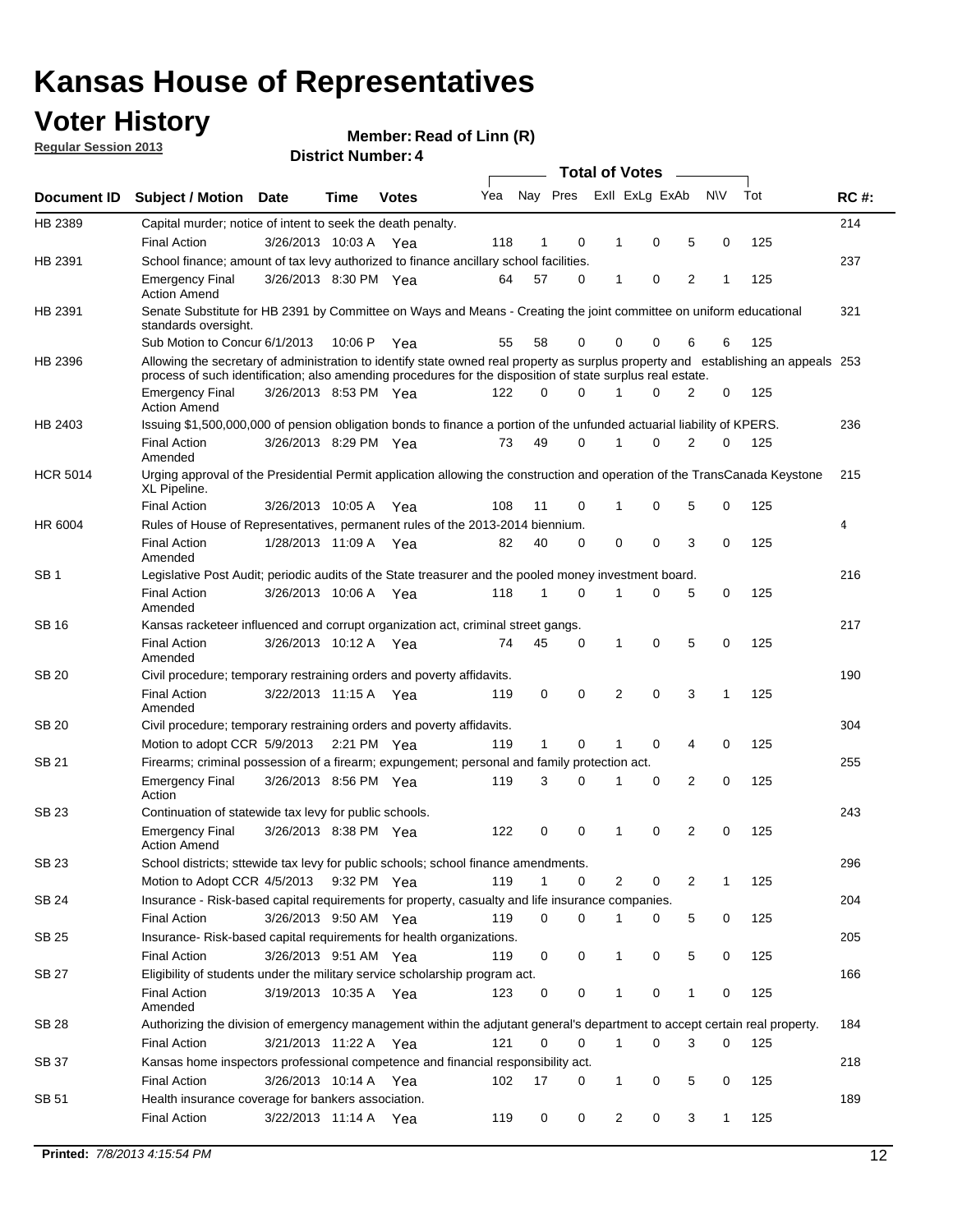### **Voter History**

**Member: Read of Linn (R)** 

**Regular Session 2013**

|              |                                                                                                                                                                                                                                                                                                                                                                         |                       |      |              |     | <b>Total of Votes</b> |          |                |             |                |                |     |             |  |
|--------------|-------------------------------------------------------------------------------------------------------------------------------------------------------------------------------------------------------------------------------------------------------------------------------------------------------------------------------------------------------------------------|-----------------------|------|--------------|-----|-----------------------|----------|----------------|-------------|----------------|----------------|-----|-------------|--|
| Document ID  | <b>Subject / Motion</b>                                                                                                                                                                                                                                                                                                                                                 | <b>Date</b>           | Time | <b>Votes</b> | Yea | Nay Pres              |          | Exll ExLg ExAb |             |                | <b>NV</b>      | Tot | <b>RC#:</b> |  |
| SB 52        | Mortgage interest rate cap increase.                                                                                                                                                                                                                                                                                                                                    |                       |      |              |     |                       |          |                |             |                |                |     | 238         |  |
|              | <b>Emergency Final</b><br>Action                                                                                                                                                                                                                                                                                                                                        | 3/26/2013 8:32 PM Yea |      |              | 120 | 2                     | 0        |                | 0           | 2              | 0              | 125 |             |  |
| <b>SB 56</b> | 191<br>Transferring the recognition of county fair associations from the secretary of agriculture to the board of county<br>commissioners.                                                                                                                                                                                                                              |                       |      |              |     |                       |          |                |             |                |                |     |             |  |
|              | <b>Final Action</b><br>Amended                                                                                                                                                                                                                                                                                                                                          | 3/22/2013 11:21 A     |      | Yea          | 119 | 0                     | 0        | 2              | 0           | 3              | 1              | 125 |             |  |
| SB 57        | Substitute for SB 57 by Committee on Agriculture - Agriculture; powers and duties of the department of agriculture relating to<br>poultry improvement plan and domesticated deer.                                                                                                                                                                                       |                       |      |              |     |                       |          |                |             |                |                |     | 192         |  |
|              | Final Action Sub Bill 3/22/2013 11:24 A Yea<br>Amended                                                                                                                                                                                                                                                                                                                  |                       |      |              | 79  | 40                    | 0        | 2              | 0           | 3              | -1             | 125 |             |  |
| SB 57        | Substitute for SB 57 by Committee on Agriculture - Agriculture; powers and duties of the department of agriculture relating to<br>poultry improvement plan, stockyards and domesticated deer.<br>Motion to adopt CCR 4/4/2013 2:18 PM Yea                                                                                                                               |                       |      |              | 80  | 42                    | 0        | 1              | 0           | $\overline{2}$ | 0              | 125 | 262         |  |
| SB 58        | Sentencing for unlawful manufacturing of controlled substances.                                                                                                                                                                                                                                                                                                         |                       |      |              |     |                       |          |                |             |                |                |     | 219         |  |
|              | <b>Final Action</b>                                                                                                                                                                                                                                                                                                                                                     | 3/26/2013 10:15 A     |      | Yea          | 119 | 0                     | 0        | 1              | 0           | 5              | 0              | 125 |             |  |
| SB 59        | Attorney general; reward for information.                                                                                                                                                                                                                                                                                                                               |                       |      |              |     |                       |          |                |             |                |                |     | 193         |  |
|              | <b>Final Action</b>                                                                                                                                                                                                                                                                                                                                                     | 3/22/2013 11:25 A     |      | Yea          | 119 | 0                     | 0        | 2              | 0           | 3              | 1              | 125 |             |  |
| SB 62        | Making gas pipeline safety terminology consistent with federal regulations.                                                                                                                                                                                                                                                                                             |                       |      |              |     |                       |          |                |             |                |                |     | 163         |  |
|              | <b>Final Action</b>                                                                                                                                                                                                                                                                                                                                                     | 3/19/2013 10:32 A Yea |      |              | 123 | 0                     | 0        | 1              | 0           | 1              | 0              | 125 |             |  |
| SB 63        | Elections; voting crimes, penalties and prosecution.                                                                                                                                                                                                                                                                                                                    |                       |      |              |     |                       |          |                |             |                |                |     | 246         |  |
|              | <b>Emergency Final</b><br><b>Action Amend</b>                                                                                                                                                                                                                                                                                                                           | 3/26/2013 8:42 PM Yea |      |              | 69  | 53                    | 0        | 1              | $\mathbf 0$ | $\overline{2}$ | $\mathbf 0$    | 125 |             |  |
| <b>SB68</b>  | Driver's license examinations; locations.                                                                                                                                                                                                                                                                                                                               |                       |      |              |     |                       |          |                |             |                |                |     | 220         |  |
|              | <b>Final Action</b>                                                                                                                                                                                                                                                                                                                                                     | 3/26/2013 10:16 A     |      | Yea          | 116 | 3                     | 0        | 1              | 0           | 5              | 0              | 125 |             |  |
| SB 69        | Motor vehicles; vehicle registration and license plates.                                                                                                                                                                                                                                                                                                                |                       |      |              |     |                       |          |                |             |                |                |     | 167         |  |
|              | <b>Final Action</b>                                                                                                                                                                                                                                                                                                                                                     | 3/19/2013 10:37 A     |      | Yea          | 117 | 6                     | 0        | 1              | 0           | $\mathbf{1}$   | 0              | 125 |             |  |
| SB 74        | Prison-made goods act; prohibiting prisoner production of manufactured or modular homes.                                                                                                                                                                                                                                                                                |                       |      |              |     |                       |          |                |             |                |                |     | 221         |  |
|              | <b>Final Action</b>                                                                                                                                                                                                                                                                                                                                                     | 3/26/2013 10:19 A     |      | Yea          | 87  | 32                    | 0        | 1              | 0           | 5              | 0              | 125 |             |  |
| SB 75        | Record requirements and civil penalties relating to sales of plastic bulk merchandise containers.                                                                                                                                                                                                                                                                       |                       |      |              |     |                       |          |                |             |                |                |     | 222         |  |
|              | <b>Final Action</b>                                                                                                                                                                                                                                                                                                                                                     | 3/26/2013 10:21 A     |      | Yea          | 101 | 18                    | 0        | 1              | 0           | 5              | 0              | 125 |             |  |
| SB 81        | Open records; requests for criminal justice information; restriction of certain officials' information from publicly accessible<br>records.                                                                                                                                                                                                                             |                       |      |              |     |                       |          |                |             |                |                |     | 194         |  |
|              | <b>Final Action</b><br>Amended                                                                                                                                                                                                                                                                                                                                          | 3/22/2013 11:27 A     |      | Yea          | 119 | 0                     | 0        | 2              | 0           | 3              | 1              | 125 |             |  |
| <b>SB83</b>  | House Substitute for SB 83 by Committee on Taxation - Income tax deductions and modifications; severance tax; sales tax;<br>delinquent tax liabilities.                                                                                                                                                                                                                 |                       |      |              |     |                       |          |                |             |                |                |     | 187         |  |
|              | Final Action Sub Bill 3/21/2013 11:30 A Yea                                                                                                                                                                                                                                                                                                                             |                       |      |              | 96  | 25                    | 0        | $\mathbf{1}$   | 0           | 3              | 0              | 125 |             |  |
| SB 83        | House Substitute for SB 83 by Committee on Taxation--Income tax deductions and modifications; severance tax; sales tax and 260<br>compensating use tax, preseumptions relating to nexus; property tax, exemptions, new automobile manufacturinge property;<br>taxation of watercraft; leased commercial and industrial property appeals; correction of clerical errors. |                       |      |              |     |                       |          |                |             |                |                |     |             |  |
|              | Motion to adopt CCR 4/3/2013 10:35 A Yea                                                                                                                                                                                                                                                                                                                                |                       |      |              | 104 | 15                    | 0        | $\mathbf{1}$   | 0           | 3              | 2              | 125 |             |  |
| SB 84        | House Substitute for SB 84 by Committee on Taxation - Reduction to state income tax rates based on selected actual state<br>general fund receipts computations; distribution of revenues from sales and compensating use tax; reduction of<br>Final Action Sub Bill 3/21/2013 11:34 A Yea                                                                               |                       |      |              |     | 39                    | $\Omega$ |                | $\Omega$    | 3              | $\mathbf{0}$   | 125 | 188         |  |
|              | Amended<br>House Substitute for SB 84 -- Reduction to state income tax rates based on selected actual state general fund receipts                                                                                                                                                                                                                                       |                       |      |              | 82  |                       |          |                |             |                |                |     |             |  |
| SB 84        | computations; reduction of itemized deductions.<br>Motion to adopt CCR 5/28/2013 2:32 PM Yea                                                                                                                                                                                                                                                                            |                       |      |              | 42  | 71                    | 0        | 1              | 0           | 9              | $\overline{2}$ | 125 | 317         |  |
|              |                                                                                                                                                                                                                                                                                                                                                                         |                       |      |              |     |                       |          |                |             |                |                |     |             |  |
| SB 84        | House Substitute for SB 84 -- Reduction to state income tax rates based on selected actual state general fund receipts<br>computations; reduction of itemized deductions.<br>Motion to adopt CCR 5/30/2013 9:14 PM Nay                                                                                                                                                  |                       |      |              | 18  | 94                    | 0        | 1              | 0           | 9              | 3              | 125 | 319         |  |
| SB 85        | Motor vehicle insurance; providing proof of insurance by cellular phone or portable electronic device.                                                                                                                                                                                                                                                                  |                       |      |              |     |                       |          |                |             |                |                |     | 175         |  |
|              | <b>Final Action</b>                                                                                                                                                                                                                                                                                                                                                     | 3/20/2013 10:25 A Yea |      |              | 123 | 0                     | $\Omega$ |                | 0           | 1              | 0              | 125 |             |  |
|              |                                                                                                                                                                                                                                                                                                                                                                         |                       |      |              |     |                       |          |                |             |                |                |     |             |  |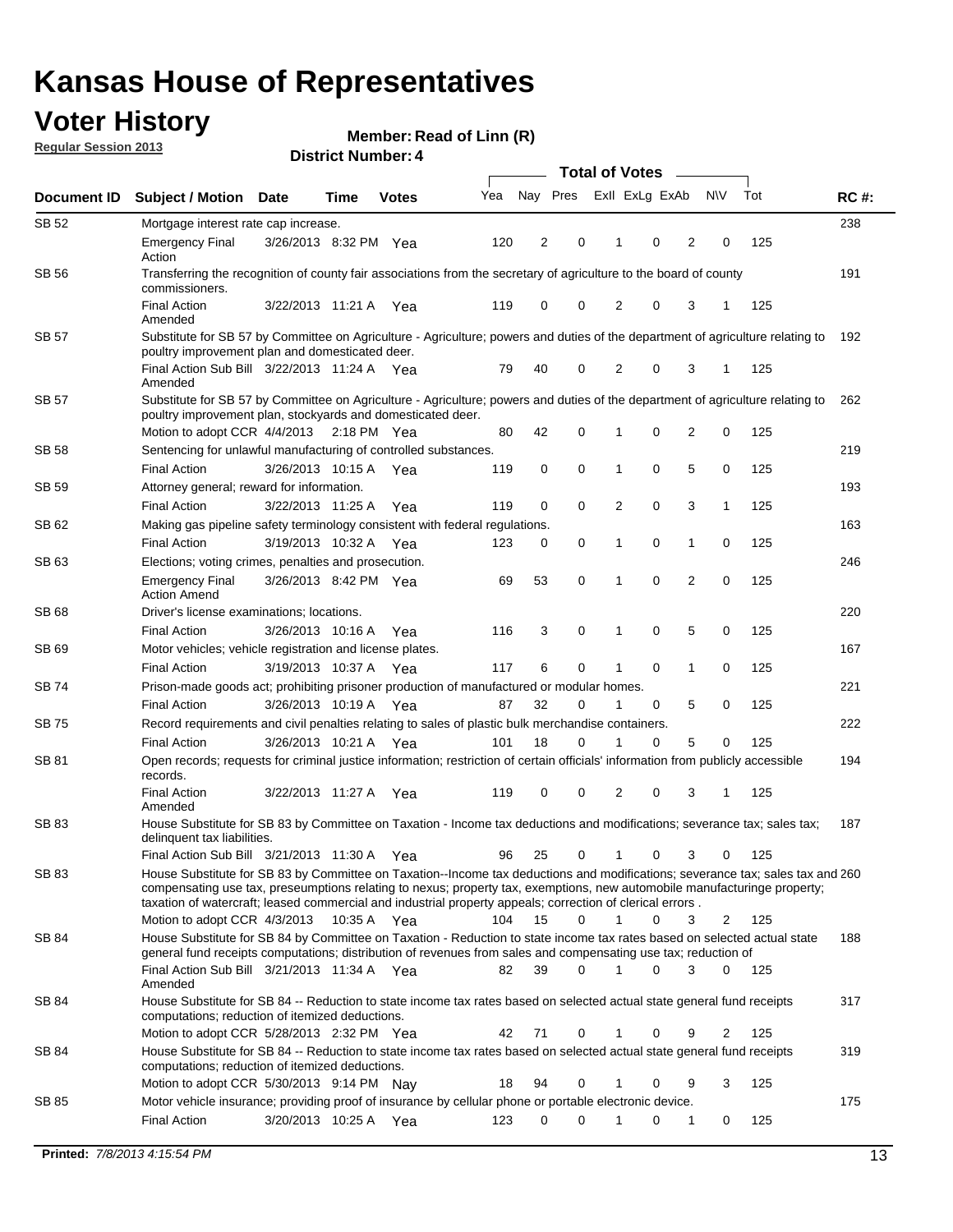### **Voter History**

**Member: Read of Linn (R)** 

**Regular Session 2013**

|                    |                                                                                                       | ר הסעוווער ועוווסוש   |             | <b>Total of Votes</b><br>$\sim$ |     |              |              |  |                |                |   |             |     |             |
|--------------------|-------------------------------------------------------------------------------------------------------|-----------------------|-------------|---------------------------------|-----|--------------|--------------|--|----------------|----------------|---|-------------|-----|-------------|
| <b>Document ID</b> | <b>Subject / Motion</b>                                                                               | Date                  | <b>Time</b> | <b>Votes</b>                    | Yea | Nay Pres     |              |  |                | Exll ExLg ExAb |   | N\V         | Tot | <b>RC#:</b> |
| <b>SB 88</b>       | Increasing the children's advocacy center assessment fee.                                             |                       |             |                                 |     |              |              |  |                |                |   |             |     | 223         |
|                    | <b>Final Action</b><br>Amended                                                                        | 3/26/2013 10:22 A Yea |             |                                 | 118 | $\mathbf 1$  | 0            |  | $\mathbf 1$    | 0              | 5 | 0           | 125 |             |
| SB 96              | Motor vehicles; counties with multiple registration facilities; additional registration fee.          |                       |             |                                 |     |              |              |  |                |                |   |             |     | 224         |
|                    | <b>Final Action</b><br>Amended                                                                        | 3/26/2013 10:24 A     |             | Yea                             | 106 | 12           | 0            |  | $\mathbf{1}$   | 0              | 5 | 1           | 125 |             |
| SB 96              | Additional motor vehicle registration fees.                                                           |                       |             |                                 |     |              |              |  |                |                |   |             |     | 263         |
|                    | Motion to adopt CCR 4/4/2013 2:21 PM Yea                                                              |                       |             |                                 | 114 | 8            | 0            |  | 1              | 0              | 2 | 0           | 125 |             |
| SB 102             | Requiring the state treasurer to provide a list of daily deposits to the secretary of administration. |                       |             |                                 |     |              |              |  |                |                |   |             |     | 195         |
|                    | <b>Final Action</b><br>Amended                                                                        | 3/22/2013 11:28 A Yea |             |                                 | 119 | 0            | 0            |  | 2              | 0              | 3 | 1           | 125 |             |
| SB 102             | Enacting the second amendment protection act.                                                         |                       |             |                                 |     |              |              |  |                |                |   |             |     | 295         |
|                    | Motion to Adopt CCR 4/5/2013 9:20 PM Yea                                                              |                       |             |                                 | 96  | 24           | 0            |  | 2              | $\Omega$       | 2 | 1           | 125 |             |
| <b>SB 111</b>      | Establishing Native American legislative day at the capitol; awarding of high school diplomas.        |                       |             |                                 |     |              |              |  |                |                |   |             |     | 245         |
|                    | <b>Emergency Final</b><br><b>Action Amend</b>                                                         | 3/26/2013 8:41 PM Yea |             |                                 | 122 | 0            | 0            |  | 1              | 0              | 2 | 0           | 125 |             |
| SB 113             | Credit unions; changes in certain loan limitations.                                                   |                       |             |                                 |     |              |              |  |                |                |   |             |     | 234         |
|                    | <b>Emergency Final</b><br>Action                                                                      | 3/26/2013 8:25 PM Yea |             |                                 | 122 | 0            | 0            |  | 1              | 0              | 2 | 0           | 125 |             |
| <b>SB 118</b>      | Relating to law enforcement reporting and investigation of missing persons.                           |                       |             |                                 |     |              |              |  |                |                |   |             |     | 225         |
|                    | <b>Final Action</b>                                                                                   | 3/26/2013 10:25 A     |             | Yea                             | 119 | 0            | 0            |  | 1              | 0              | 5 | $\mathbf 0$ | 125 |             |
| SB 120             | Enacting the Kansas farmers' market promotion act.                                                    |                       |             |                                 |     |              |              |  |                |                |   |             |     | 196         |
|                    | <b>Final Action</b><br>Amended                                                                        | 3/22/2013 11:31 A Yea |             |                                 | 68  | 51           | 0            |  | 2              | $\mathbf 0$    | 3 | 1           | 125 |             |
| SB 122             | Kansas administrative procedure act; service of order or notice.                                      |                       |             |                                 |     |              |              |  |                |                |   |             | 226 |             |
|                    | <b>Final Action</b><br>Amended                                                                        | 3/26/2013 10:26 A Yea |             |                                 | 119 | 0            | 0            |  | $\mathbf{1}$   | 0              | 5 | $\mathbf 0$ | 125 |             |
| SB 122             | Elections; unauthorized voting disclosures.                                                           |                       |             |                                 |     |              |              |  |                |                |   |             |     | 286         |
|                    | Motion to Adopt CCR 4/5/2013                                                                          |                       | 6:23 PM     | Yea                             | 89  | 31           | 0            |  | 2              | 0              | 2 | $\mathbf 1$ | 125 |             |
| SB 124             | Amending the Kansas restraint of trade act.                                                           |                       |             |                                 |     |              |              |  |                |                |   |             |     | 227         |
|                    | <b>Final Action</b><br>Amended                                                                        | 3/26/2013 10:27 A     |             | Yea                             | 116 | 2            | 1            |  | 1              | 0              | 5 | 0           | 125 |             |
| SB 124             | Amending the Kansas restraint of trade act.                                                           |                       |             |                                 |     |              |              |  |                |                |   |             |     | 273         |
|                    | Motion to Adopt CCR 4/5/2013 11:06 A                                                                  |                       |             | Yea                             | 97  | 23           | 0            |  | 2              | $\mathbf 0$    | 2 | 1           | 125 |             |
| <b>SB 128</b>      | Career technical education incentive program amendments.                                              |                       |             |                                 |     |              |              |  |                |                |   |             |     | 168         |
|                    | <b>Final Action</b><br>Amended                                                                        | 3/19/2013 10:39 A     |             | Yea                             | 123 | 0            | 0            |  | 1              | 0              | 1 | 0           | 125 |             |
| SB 129             | Bank commissioner; certain fees and hearing costs.                                                    |                       |             |                                 |     |              |              |  |                |                |   |             |     | 254         |
|                    | <b>Emergency Final</b><br><b>Action Amend</b>                                                         | 3/26/2013 8:55 PM Yea |             |                                 | 110 | 12           | 0            |  | 1              | 0              | 2 | 0           | 125 |             |
| <b>SB 129</b>      | Mortgage interest rate cap increase.                                                                  |                       |             |                                 |     |              |              |  |                |                |   |             |     | 272         |
|                    | Motion to Adopt CCR 4/5/2013 10:42 A Yea                                                              |                       |             |                                 | 121 | 0            | $\mathbf 0$  |  | $\overline{2}$ | 0              | 2 | 0           | 125 |             |
| SB 135             | Transferring boiler inspection duties from the department of labor to the state fire marshal.         |                       |             |                                 |     |              |              |  |                |                |   |             |     | 228         |
|                    | <b>Final Action</b>                                                                                   | 3/26/2013 10:28 A Yea |             |                                 | 114 | 5            | 0            |  | $\mathbf{1}$   | 0              | 5 | 0           | 125 |             |
| SB 136             | Providing veterans designation on driver's licenses and nondriver identification cards.               |                       |             |                                 |     |              |              |  |                |                |   |             |     | 244         |
|                    | <b>Emergency Final</b><br><b>Action Amend</b>                                                         | 3/26/2013 8:39 PM Yea |             |                                 | 119 | 3            | 0            |  | 1              | 0              | 2 | 0           | 125 |             |
| SB 139             | Kansas money transmitter act.                                                                         |                       |             |                                 |     |              |              |  |                |                |   |             |     | 229         |
|                    | <b>Final Action</b>                                                                                   | 3/26/2013 10:30 A     |             | Yea                             | 117 | $\mathbf{1}$ | $\mathbf{1}$ |  | $\mathbf{1}$   | 0              | 5 | 0           | 125 |             |
| SB 142             | Abortion; concerning civil actions related to abortion.                                               |                       |             |                                 |     |              |              |  |                |                |   |             |     | 241         |
|                    | <b>Emergency Final</b><br>Action                                                                      | 3/26/2013 8:36 PM Yea |             |                                 | 89  | 33           | 0            |  | $\mathbf{1}$   | 0              | 2 | 0           | 125 |             |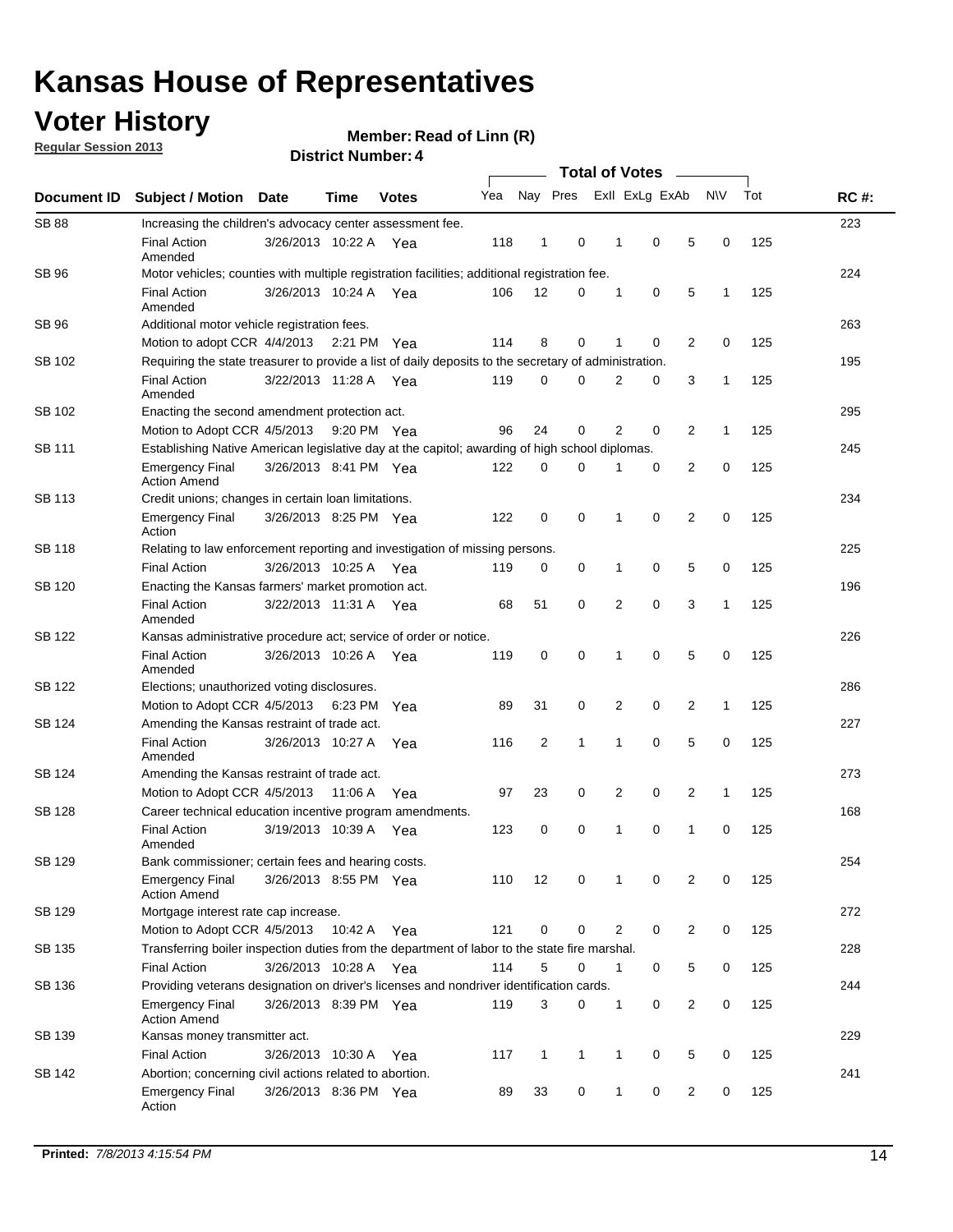### **Voter History**

**Member: Read of Linn (R)** 

**Regular Session 2013**

| Document ID     |                                                                                                                                                                                                              |                       |             |              |     | <b>Total of Votes</b> |   |              |                |                |                |     |             |  |
|-----------------|--------------------------------------------------------------------------------------------------------------------------------------------------------------------------------------------------------------|-----------------------|-------------|--------------|-----|-----------------------|---|--------------|----------------|----------------|----------------|-----|-------------|--|
|                 | Subject / Motion Date                                                                                                                                                                                        |                       | Time        | <b>Votes</b> | Yea | Nay Pres              |   |              | Exll ExLg ExAb |                | <b>NV</b>      | Tot | <b>RC#:</b> |  |
| <b>SB 149</b>   | Drug screening for recipients of cash assistance and unemployment benefits.                                                                                                                                  |                       |             |              |     |                       |   |              |                |                |                |     | 239         |  |
|                 | <b>Emergency Final</b><br><b>Action Amend</b>                                                                                                                                                                | 3/26/2013 8:33 PM Yea |             |              | 106 | 16                    | 0 | 1            | 0              | 2              | 0              | 125 |             |  |
| SB 164          | Relating to the director of vehicles regulating providers of motor vehicle functions.                                                                                                                        |                       |             |              |     |                       |   |              |                |                |                |     |             |  |
|                 | <b>Emergency Final</b><br><b>Action Amend</b>                                                                                                                                                                | 3/26/2013 8:43 PM Yea |             |              | 117 | 5                     | 0 | $\mathbf{1}$ | 0              | 2              | 0              | 125 |             |  |
| SB 164          | Relating to the director of vehicles regulating providers of motor vehicle functions.                                                                                                                        |                       |             |              |     |                       |   |              |                |                |                |     | 268         |  |
|                 | Motion to adopt CCR 4/4/2013                                                                                                                                                                                 |                       |             | 5:32 PM Yea  | 111 | 9                     | 0 | $\mathbf{1}$ | 0              | 2              | $\overline{2}$ | 125 |             |  |
| SB 166          | Insurers supervision, rehabilitation and liquidation act; derivatives.                                                                                                                                       |                       |             |              |     |                       |   |              |                |                |                |     | 206         |  |
|                 | <b>Final Action</b>                                                                                                                                                                                          | 3/26/2013 9:52 AM Yea |             |              | 119 | 0                     | 0 | 1            | 0              | 5              | 0              | 125 |             |  |
| SB 168          | Limiting nuisance actions against certain agricultural activities.                                                                                                                                           |                       |             |              |     |                       |   |              |                |                |                |     | 169         |  |
|                 | <b>Final Action</b><br>Amended                                                                                                                                                                               | 3/19/2013 10:40 A Yea |             |              | 111 | 12                    | 0 | 1            | 0              | 1              | 0              | 125 |             |  |
| <b>SB 168</b>   | Limiting nuisance actions against certain agricultural activities.                                                                                                                                           |                       |             |              |     |                       |   |              |                |                |                |     | 264         |  |
|                 | Motion to adopt CCR 4/4/2013                                                                                                                                                                                 |                       |             | 2:30 PM Yea  | 110 | 12                    | 0 | 1            | 0              | 2              | 0              | 125 |             |  |
| SB 171          | School districts; amendments to Kansas uniform financial accounting and reporting act.                                                                                                                       |                       |             |              |     |                       |   |              |                |                |                |     | 248         |  |
|                 | <b>Emergency Final</b><br><b>Action Amend</b>                                                                                                                                                                | 3/26/2013 8:44 PM Yea |             |              | 122 | 0                     | 0 | 1            | 0              | 2              | 0              | 125 |             |  |
| SB 171          | School districts; amendments to Kansas uniform financial accounting and reporting act.                                                                                                                       |                       |             |              |     |                       |   |              |                |                |                |     | 285         |  |
|                 | Motion to Adopt CCR 4/5/2013 6:19 PM Yea                                                                                                                                                                     |                       |             |              | 63  | 57                    | 0 | 2            | 0              | 2              |                | 125 |             |  |
| SB 171          | Appropriations for FY 2013, FY 2014, FY 2015, FY 2016, FY 2017 and FY 2018 for various state agencies; capital<br>improvement projects; claims against the state.                                            |                       |             |              |     |                       |   |              |                |                |                |     |             |  |
|                 | Motion to adopt CCR 6/1/2013 4:30 PM Yea                                                                                                                                                                     |                       |             |              | 63  | 51                    | 0 | 0            | 0              | 8              | 3              | 125 |             |  |
| <b>SB 187</b>   | Establishing the workers compensation and employment security boards nominating committee; administrative law judge<br>appointment; workers compensation appeals board.                                      |                       |             |              |     |                       |   |              |                |                |                |     |             |  |
|                 | <b>Emergency Final</b><br><b>Action Amend</b>                                                                                                                                                                | 3/26/2013 8:37 PM Yea |             |              | 88  | 34                    | 0 |              | 0              | 2              | 0              | 125 |             |  |
| SB 187          | Amending workers compensation law provisions; establishing the workers compensation and employment security boards<br>274<br>nominating committee; notice requirements; workplace health and safety program. |                       |             |              |     |                       |   |              |                |                |                |     |             |  |
|                 | Motion to Adopt CCR 4/5/2013 11:26 A Yea                                                                                                                                                                     |                       |             |              | 89  | 31                    | 0 | 2            | 0              | 3              | 0              | 125 |             |  |
| SB 199          | University of Kansas medical center; midwest center for stem cell therapy.                                                                                                                                   |                       |             |              |     |                       |   |              |                |                |                |     | 235         |  |
|                 | Emergency Final<br><b>Action Amend</b>                                                                                                                                                                       | 3/26/2013 8:26 PM Yea |             |              | 90  | 32                    | 0 | 1            | 0              | 2              | 0              | 125 |             |  |
| SB 199          | Health care; stem cell therapy and unused medications.                                                                                                                                                       |                       |             |              |     |                       |   |              |                |                |                |     | 290         |  |
|                 | Motion to Adopt CCR 4/5/2013                                                                                                                                                                                 |                       | 7:52 PM Yea |              | 90  | 30                    | 0 | 2            | 0              | $\overline{2}$ |                | 125 |             |  |
| SB 216          | Allowing a public building commission to acquire land for a municipal university similar to what such commission is currently<br>allowed to do for any state university.                                     |                       |             |              |     |                       |   |              |                |                |                |     | 185         |  |
|                 | <b>Final Action</b>                                                                                                                                                                                          | 3/21/2013 11:23 A Yea |             |              | 121 | 0                     | 0 | 1            | 0              | 3              | 0              | 125 |             |  |
| <b>SB 246</b>   | Reconciling amendments to certain statutes.                                                                                                                                                                  |                       |             |              |     |                       |   |              |                |                |                |     | 315         |  |
|                 | <b>Emergency Final</b><br>Action                                                                                                                                                                             | 5/23/2013 2:14 PM Yea |             |              | 111 | 0                     | 0 | 1            | 0              | 8              | 5              | 125 |             |  |
| <b>SCR 1604</b> | Joint rules for the Senate and House of Representatives, 2013-2014.                                                                                                                                          |                       |             |              |     |                       |   |              |                |                |                |     | 5           |  |
|                 | <b>Final Action</b><br>Amended                                                                                                                                                                               | 1/28/2013 11:12 A Yea |             |              | 81  | 41                    | 0 | 0            | 0              | 3              | 0              | 125 |             |  |
| <b>SCR 1606</b> | Honoring pregnancy maintenance resource centers.                                                                                                                                                             |                       |             |              |     |                       |   |              |                |                |                |     | 240         |  |
|                 | <b>Emergency Final</b><br>Action                                                                                                                                                                             | 3/26/2013 8:34 PM Yea |             |              | 122 | 0                     | 0 |              | 0              | 2              | 0              | 125 |             |  |